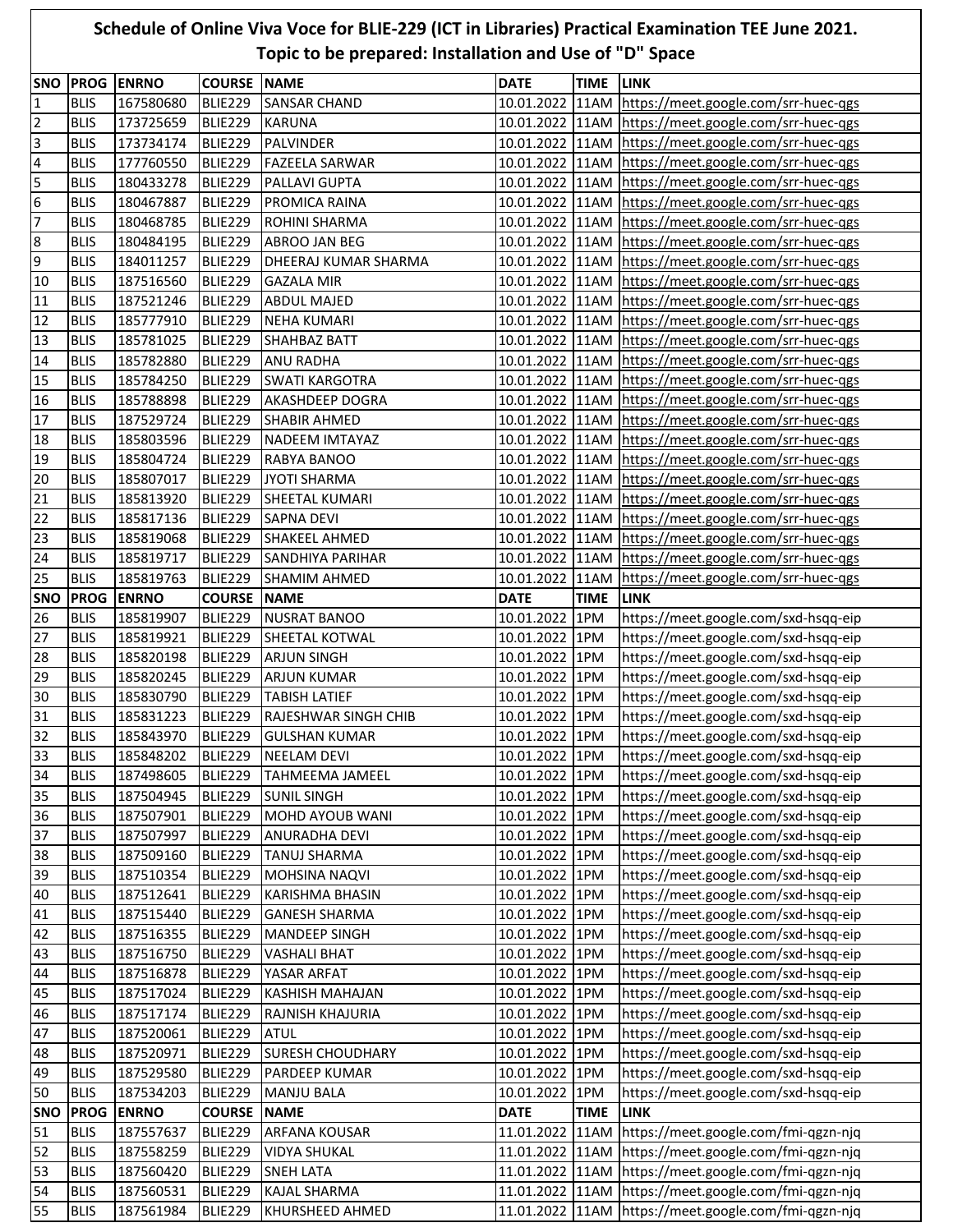| 56         | <b>BLIS</b> | 190529137    | BLIE229            | VANDHANA               |                 |             | 11.01.2022 11AM https://meet.google.com/fmi-qgzn-njq     |
|------------|-------------|--------------|--------------------|------------------------|-----------------|-------------|----------------------------------------------------------|
| 57         | <b>BLIS</b> | 190529209    | BLIE229            | <b>AJIT DOGRA</b>      |                 |             | 11.01.2022   11AM   https://meet.google.com/fmi-qgzn-njq |
| 58         | <b>BLIS</b> | 190536282    | BLIE229            | <b>JAI DEV SHARMA</b>  |                 |             | 11.01.2022 11AM https://meet.google.com/fmi-qgzn-njq     |
| 59         | <b>BLIS</b> | 190541277    | BLIE229            | <b>REENU BALA</b>      |                 |             | 11.01.2022 11AM https://meet.google.com/fmi-qgzn-njq     |
| 60         | <b>BLIS</b> | 190546165    | BLIE229            | <b>KARAN PRADHAN</b>   |                 |             | 11.01.2022 11AM https://meet.google.com/fmi-qgzn-njq     |
| 61         | <b>BLIS</b> | 190546251    | BLIE229            | SHILPA SHARMA          |                 |             | 11.01.2022 11AM https://meet.google.com/fmi-qgzn-njq     |
| 62         | <b>BLIS</b> | 190546283    | BLIE229            | <b>KOMAL BHARTI</b>    |                 |             | 11.01.2022 11AM https://meet.google.com/fmi-qgzn-njq     |
| 63         | <b>BLIS</b> | 190554614    | BLIE229            | KHALID RASHID SHEIKH   |                 |             | 11.01.2022 11AM https://meet.google.com/fmi-qgzn-njq     |
| 64         | <b>BLIS</b> | 190554621    | <b>BLIE229</b>     | <b>VINOD KUMAR</b>     |                 |             | 11.01.2022 11AM https://meet.google.com/fmi-qgzn-njq     |
| 65         | <b>BLIS</b> | 190554804    | BLIE229            | <b>AJAY KUMAR</b>      |                 |             | 11.01.2022 11AM https://meet.google.com/fmi-qgzn-njq     |
| 66         | <b>BLIS</b> | 190554915    | BLIE229            | <b>SHAKTI DEVI</b>     |                 |             | 11.01.2022   11AM   https://meet.google.com/fmi-qgzn-njq |
| 67         | <b>BLIS</b> | 190554961    | BLIE229            | <b>ROJI BALLA</b>      |                 |             | 11.01.2022 11AM https://meet.google.com/fmi-qgzn-njq     |
| 68         | <b>BLIS</b> | 190555118    | BLIE229            | <b>SAKSHI DEVI</b>     |                 |             | 11.01.2022 11AM https://meet.google.com/fmi-qgzn-njq     |
| 69         | <b>BLIS</b> | 190555157    | BLIE229            | <b>SUDHIR KUMAR</b>    |                 |             | 11.01.2022 11AM https://meet.google.com/fmi-qgzn-njq     |
| 70         | <b>BLIS</b> | 190555164    | BLIE229            | <b>AKHLAQ AHMED</b>    |                 |             | 11.01.2022 11AM https://meet.google.com/fmi-qgzn-njq     |
| 71         | <b>BLIS</b> | 190555268    | BLIE229            | <b>GANESH DASS</b>     |                 |             | 11.01.2022 11AM https://meet.google.com/fmi-qgzn-njq     |
| 72         | <b>BLIS</b> | 190555308    | BLIE229            | <b>INZAMAM UL HAQ</b>  |                 |             | 11.01.2022 11AM https://meet.google.com/fmi-qgzn-njq     |
| 73         | <b>BLIS</b> | 190555330    | <b>BLIE229</b>     | <b>ALISHA JAIN</b>     |                 |             | 11.01.2022 11AM https://meet.google.com/fmi-qgzn-njq     |
| 74         | <b>BLIS</b> | 190555505    | <b>BLIE229</b>     | <b>KERTI BALORIA</b>   |                 |             | 11.01.2022   11AM   https://meet.google.com/fmi-qgzn-njq |
| 75         | <b>BLIS</b> | 190555512    | BLIE229            | <b>BHARAT SINGH</b>    | 11.01.2022 11AM |             | https://meet.google.com/fmi-qgzn-njq                     |
| <b>SNO</b> | <b>PROG</b> | <b>ENRNO</b> | <b>COURSE NAME</b> |                        | <b>DATE</b>     | <b>TIME</b> | <b>LINK</b>                                              |
| 76         | <b>BLIS</b> | 190555616    | BLIE229            | <b>BINDU PAUL</b>      | 11.01.2022 1PM  |             | https://meet.google.com/ogf-vzig-kyy                     |
| 77         | <b>BLIS</b> | 190563108    | BLIE229            | POONAM DEVI            | 11.01.2022 1PM  |             | https://meet.google.com/ogf-vzig-kyy                     |
| 78         | <b>BLIS</b> | 190563147    | BLIE229            | <b>SHAH MOHD</b>       | 11.01.2022 1PM  |             | https://meet.google.com/ogf-vzig-kyy                     |
| 79         | <b>BLIS</b> | 190563502    | BLIE229            | PRATIBHA CHOUDHARY     | 11.01.2022 1PM  |             | https://meet.google.com/ogf-vzig-kyy                     |
| 80         | <b>BLIS</b> | 190563541    | <b>BLIE229</b>     | MOHD JAVED BALI        | 11.01.2022 1PM  |             | https://meet.google.com/ogf-vzig-kyy                     |
| 81         | <b>BLIS</b> | 190563620    | BLIE229            | DEEPSHIKHA BADYAL      | 11.01.2022 1PM  |             | https://meet.google.com/ogf-vzig-kyy                     |
| 82         | <b>BLIS</b> | 190563660    | BLIE229            | <b>ARTI SHARMA</b>     | 11.01.2022 1PM  |             | https://meet.google.com/ogf-vzig-kyy                     |
| 83         | <b>BLIS</b> | 190565925    | BLIE229            | <b>RITA DEVI</b>       | 11.01.2022 1PM  |             | https://meet.google.com/ogf-vzig-kyy                     |
| 84         | <b>BLIS</b> | 190566902    | BLIE229            | <b>LALITA DEVI</b>     | 11.01.2022 1PM  |             | https://meet.google.com/ogf-vzig-kyy                     |
| 85         | <b>BLIS</b> | 190569542    | BLIE229            | <b>SAJAD AHMED</b>     | 11.01.2022 1PM  |             | https://meet.google.com/ogf-vzig-kyy                     |
| 86         | <b>BLIS</b> | 190571438    | BLIE229            | <b>NAVNEET SINGH</b>   | 11.01.2022 1PM  |             | https://meet.google.com/ogf-vzig-kyy                     |
| 87         | <b>BLIS</b> | 190571484    | BLIE229            | AJAY KUMAR BHAGAT      | 11.01.2022 1PM  |             | https://meet.google.com/ogf-vzig-kyy                     |
| 88         | <b>BLIS</b> | 190571667    | <b>BLIE229</b>     | <b>ANSHI SHARMA</b>    | 11.01.2022 1PM  |             | https://meet.google.com/ogf-vzig-kyy                     |
| 89         | <b>BLIS</b> | 190571681    | <b>BLIE229</b>     | <b>SHASHI KIRAN</b>    | 11.01.2022 1PM  |             | https://meet.google.com/ogf-vzig-kyy                     |
| 90         | <b>BLIS</b> | 190582731    | BLIE229            | <b>SHAMILI SHARMA</b>  | 11.01.2022 1PM  |             | https://meet.google.com/ogf-vzig-kyy                     |
| 91         | <b>BLIS</b> | 190583346    | BLIE229            | <b>ARTI DEVI</b>       | 11.01.2022 1PM  |             | https://meet.google.com/ogf-vzig-kyy                     |
| 92         | <b>BLIS</b> | 190585429    | BLIE229            | <b>RAKESH RAINA</b>    | 11.01.2022 1PM  |             | https://meet.google.com/ogf-vzig-kyy                     |
| 93         | <b>BLIS</b> | 190585744    | BLIE229            | <b>AJAY SHARMA</b>     | 11.01.2022 1PM  |             | https://meet.google.com/ogf-vzig-kyy                     |
| 94         | <b>BLIS</b> | 190585769    | BLIE229            | SHEETAL DEVI           | 11.01.2022 1PM  |             | https://meet.google.com/ogf-vzig-kyy                     |
| 95         | <b>BLIS</b> | 190586438    | BLIE229            | JASVINDER SINGH        | 11.01.2022 1PM  |             | https://meet.google.com/ogf-vzig-kyy                     |
| 96         | <b>BLIS</b> | 190586603    | BLIE229            | SHEETAL SHARMA         | 11.01.2022 1PM  |             | https://meet.google.com/ogf-vzig-kyy                     |
| 97         | <b>BLIS</b> | 190586721    | <b>BLIE229</b>     | <b>SUNIL KUMAR</b>     | 11.01.2022 1PM  |             | https://meet.google.com/ogf-vzig-kyy                     |
| 98         | <b>BLIS</b> | 190587200    | BLIE229            | <b>KRISHAN LAL</b>     | 11.01.2022 1PM  |             | https://meet.google.com/ogf-vzig-kyy                     |
| 99         | <b>BLIS</b> | 190587264    | BLIE229            | MASOOD AHMED           | 11.01.2022 1PM  |             | https://meet.google.com/ogf-vzig-kyy                     |
| 100        | <b>BLIS</b> | 190587597    | <b>BLIE229</b>     | AFSHEEDA KOUSAR        | 11.01.2022 1PM  |             | https://meet.google.com/ogf-vzig-kyy                     |
| <b>SNO</b> | <b>PROG</b> | <b>ENRNO</b> | <b>COURSE NAME</b> |                        | <b>DATE</b>     | <b>TIME</b> | <b>LINK</b>                                              |
| 101        | <b>BLIS</b> | 190587620    | BLIE229            | SANEEKA DEVI           |                 |             | 12.01.2022 11AM https://meet.google.com/iwz-yuxd-amv     |
| 102        | <b>BLIS</b> | 190596399    | BLIE229            | <b>VISHNU SHARMA</b>   | 12.01.2022 11AM |             | https://meet.google.com/iwz-yuxd-amv                     |
| 103        | <b>BLIS</b> | 190599434    | BLIE229            | <b>ISMA BANO</b>       |                 |             | 12.01.2022 11AM https://meet.google.com/iwz-yuxd-amv     |
| 104        | <b>BLIS</b> | 190599617    | <b>BLIE229</b>     | <b>BASHRIT HUSSAIN</b> | 12.01.2022 11AM |             | https://meet.google.com/iwz-yuxd-amv                     |
| 105        | <b>BLIS</b> | 190599631    | <b>BLIE229</b>     | SAJJID ALI             |                 |             | 12.01.2022 11AM https://meet.google.com/iwz-yuxd-amv     |
| 106        | <b>BLIS</b> | 190599860    | BLIE229            | RAKSHA DEVI            | 12.01.2022 11AM |             | https://meet.google.com/iwz-yuxd-amv                     |
| 107        | <b>BLIS</b> | 190599918    | BLIE229            | <b>RAJESH SHAN</b>     |                 |             | 12.01.2022 11AM https://meet.google.com/iwz-yuxd-amv     |
| 108        | <b>BLIS</b> | 190601562    | <b>BLIE229</b>     | <b>VIKAS SHARMA</b>    |                 |             | 12.01.2022 11AM https://meet.google.com/iwz-yuxd-amv     |
| 109        | <b>BLIS</b> | 190607112    | BLIE229            | <b>SHAMBU DEVI</b>     |                 |             | 12.01.2022 11AM https://meet.google.com/iwz-yuxd-amv     |
| 110        | <b>BLIS</b> | 190607294    | BLIE229            | <b>SHANAZ AKHTER</b>   |                 |             | 12.01.2022 11AM https://meet.google.com/iwz-yuxd-amv     |
| 111        | <b>BLIS</b> | 195145900    | BLIE229            | <b>REVA DEVI</b>       |                 |             | 12.01.2022 11AM https://meet.google.com/iwz-yuxd-amv     |
| 112        | <b>BLIS</b> | 195146292    | BLIE229            | <b>SEEMA DEVI</b>      |                 |             | 12.01.2022 11AM https://meet.google.com/iwz-yuxd-amv     |
| 113        | <b>BLIS</b> | 195147871    | <b>BLIE229</b>     | <b>AMRITA SINGH</b>    |                 |             | 12.01.2022 11AM https://meet.google.com/iwz-yuxd-amv     |
| 114        | <b>BLIS</b> | 195150927    | BLIE229            | <b>HARDEEP KOUR</b>    |                 |             | 12.01.2022 11AM https://meet.google.com/iwz-yuxd-amv     |
| 115        | <b>BLIS</b> | 195151026    | BLIE229            | ARSHA BEGUM            |                 |             | 12.01.2022 11AM https://meet.google.com/iwz-yuxd-amv     |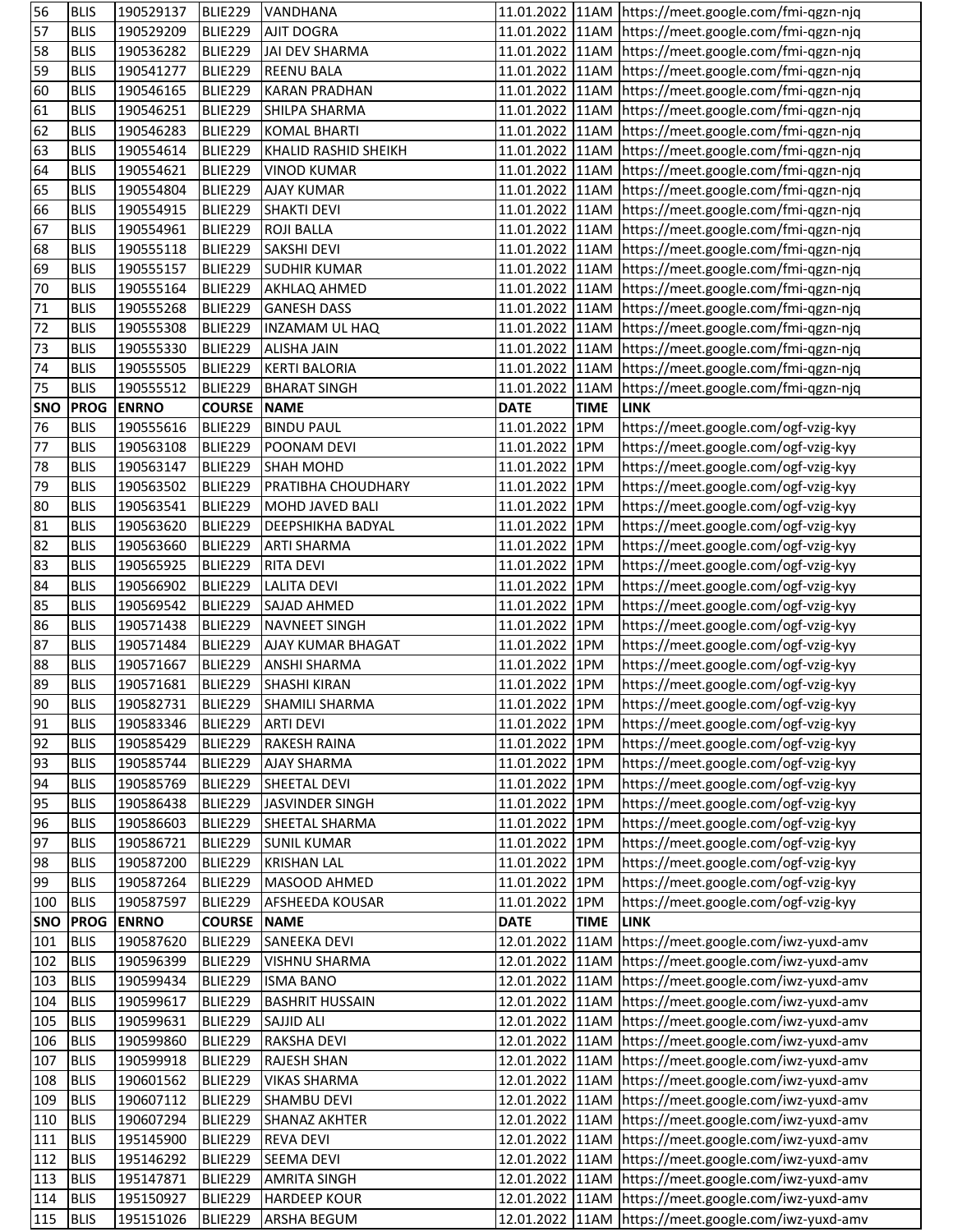| 116        | <b>BLIS</b> | 195152271          | BLIE229            | <b>WAHEEDA BANOO</b>              |                 |             | 12.01.2022 11AM https://meet.google.com/iwz-yuxd-amv     |
|------------|-------------|--------------------|--------------------|-----------------------------------|-----------------|-------------|----------------------------------------------------------|
| 117        | <b>BLIS</b> | 195152920          | BLIE229            | <b>ANU RADHA</b>                  |                 |             | 12.01.2022 11AM https://meet.google.com/iwz-yuxd-amv     |
| 118        | <b>BLIS</b> | 195153194          | BLIE229            | <b>RUBEENA KOUSAR</b>             |                 |             | 12.01.2022 11AM https://meet.google.com/iwz-yuxd-amv     |
| 119        | <b>BLIS</b> | 195153345          | BLIE229            | <b>ALKA UTTAM</b>                 |                 |             | 12.01.2022 11AM https://meet.google.com/iwz-yuxd-amv     |
| 120        | <b>BLIS</b> | 195153400          | BLIE229            | SAREETA SHARMA                    |                 |             | 12.01.2022 11AM https://meet.google.com/iwz-yuxd-amv     |
| 121        | <b>BLIS</b> | 195154039          | BLIE229            | JAFFER AHMED                      |                 |             | 12.01.2022 11AM https://meet.google.com/iwz-yuxd-amv     |
| 122        | <b>BLIS</b> | 195154458          | BLIE229            | <b>VIKASH SHARMA</b>              |                 |             | 12.01.2022   11AM   https://meet.google.com/iwz-yuxd-amv |
| 123        | <b>BLIS</b> | 195154648          | BLIE229            | <b>SHAWANI DEVI</b>               |                 |             | 12.01.2022 11AM https://meet.google.com/iwz-yuxd-amv     |
| 124        | <b>BLIS</b> | 195155428          | BLIE229            | <b>ABDUL RAHMAN</b>               |                 |             | 12.01.2022 11AM https://meet.google.com/iwz-yuxd-amv     |
| 125        | <b>BLIS</b> | 195155442          | <b>BLIE229</b>     | <b>KEWAL SINGH</b>                | 12.01.2022 11AM |             | https://meet.google.com/iwz-yuxd-amv                     |
| <b>SNO</b> | <b>PROG</b> | <b>ENRNO</b>       | <b>COURSE</b>      | <b>NAME</b>                       | <b>DATE</b>     | <b>TIME</b> | <b>LINK</b>                                              |
| 126        | <b>BLIS</b> | 195156587          | BLIE229            | JAMAL DIN MUGHAL                  | 12.01.2022 1PM  |             | https://meet.google.com/ekz-ocqk-dpi                     |
| 127        | <b>BLIS</b> | 195170778          | BLIE229            | <b>SHAHID RAZA</b>                | 12.01.2022 1PM  |             | https://meet.google.com/ekz-ocqk-dpi                     |
| 128        | <b>BLIS</b> | 195183728          | BLIE229            | <b>GAGANDEEP SHARMA</b>           | 12.01.2022 1PM  |             | https://meet.google.com/ekz-ocqk-dpi                     |
| 129        | <b>BLIS</b> | 2001652460 BLIE229 |                    | <b>NARAYAN SINGH</b>              | 12.01.2022 1PM  |             | https://meet.google.com/ekz-ocqk-dpi                     |
| 130        | <b>BLIS</b> | 200436872          | BLIE229            | PANKAJ SLATHIA                    | 12.01.2022 1PM  |             | https://meet.google.com/ekz-ocqk-dpi                     |
| 131        | <b>BLIS</b> | 2000138061 BLIE229 |                    | SHIVANI SHARMA                    | 12.01.2022 1PM  |             | https://meet.google.com/ekz-ocqk-dpi                     |
| 132        | <b>BLIS</b> | 2000139052 BLIE229 |                    | MUMTAZ AHMED                      | 12.01.2022 1PM  |             | https://meet.google.com/ekz-ocqk-dpi                     |
| 133        | <b>BLIS</b> | 2000139134 BLIE229 |                    | <b>SHIVALI GUPTA</b>              | 12.01.2022 1PM  |             | https://meet.google.com/ekz-ocqk-dpi                     |
| 134        | <b>BLIS</b> | 2000140541 BLIE229 |                    | <b>AMIT KOUR</b>                  | 12.01.2022 1PM  |             | https://meet.google.com/ekz-ocqk-dpi                     |
| 135        | <b>BLIS</b> | 2000141532 BLIE229 |                    | <b>NEELAM KUMARI</b>              | 12.01.2022 1PM  |             | https://meet.google.com/ekz-ocqk-dpi                     |
| 136        | <b>BLIS</b> | 2000142098 BLIE229 |                    | <b>RAJU KUMAR</b>                 | 12.01.2022 1PM  |             | https://meet.google.com/ekz-ocqk-dpi                     |
| 137        | <b>BLIS</b> | 2000142159 BLIE229 |                    | <b>TAHIRA BANOO</b>               | 12.01.2022 1PM  |             | https://meet.google.com/ekz-ocqk-dpi                     |
| 138        | <b>BLIS</b> | 2000892620 BLIE229 |                    | SHAHID MASOOD                     | 12.01.2022 1PM  |             | https://meet.google.com/ekz-ocqk-dpi                     |
| 139        | <b>BLIS</b> | 2001010389 BLIE229 |                    | <b>AUSMA CHOUDHARI</b>            | 12.01.2022 1PM  |             | https://meet.google.com/ekz-ocqk-dpi                     |
| 140        | <b>BLIS</b> | 2001010692 BLIE229 |                    | <b>ANU SHARMA</b>                 | 12.01.2022 1PM  |             | https://meet.google.com/ekz-ocqk-dpi                     |
| 141        | <b>BLIS</b> | 2001365347 BLIE229 |                    | <b>LOBZEN DORJAY</b>              | 12.01.2022 1PM  |             | https://meet.google.com/ekz-ocqk-dpi                     |
| 142        | <b>BLIS</b> | 2001395320 BLIE229 |                    | NAZAKET HUSSAIN                   | 12.01.2022 1PM  |             | https://meet.google.com/ekz-ocqk-dpi                     |
| 143        | <b>BLIS</b> | 2001395742 BLIE229 |                    | <b>SHAHIEN AKHTER</b>             | 12.01.2022 1PM  |             | https://meet.google.com/ekz-ocqk-dpi                     |
| 144        | <b>BLIS</b> | 2001401629 BLIE229 |                    | <b>RANJU DEVI</b>                 | 12.01.2022 1PM  |             | https://meet.google.com/ekz-ocqk-dpi                     |
| 145        | <b>BLIS</b> | 2001401974 BLIE229 |                    | <b>NUSRAT BANOO</b>               | 12.01.2022 1PM  |             | https://meet.google.com/ekz-ocqk-dpi                     |
| 146        | <b>BLIS</b> | 2001480886 BLIE229 |                    | <b>MONIKA KASBA</b>               | 12.01.2022 1PM  |             | https://meet.google.com/ekz-ocqk-dpi                     |
| 147        | <b>BLIS</b> | 2001490170 BLIE229 |                    | PRAYANKA DEVI                     | 12.01.2022 1PM  |             | https://meet.google.com/ekz-ocqk-dpi                     |
| 148        | <b>BLIS</b> | 2001559759 BLIE229 |                    | <b>ARTI SHARMA</b>                | 12.01.2022 1PM  |             | https://meet.google.com/ekz-ocqk-dpi                     |
| 149        | <b>BLIS</b> | 2001590477 BLIE229 |                    | <b>SHAHIDA KOUSER</b>             | 12.01.2022 1PM  |             | https://meet.google.com/ekz-ocqk-dpi                     |
| 150        | <b>BLIS</b> |                    |                    | 2001591642 BLIE229 REETIKA SHARMA | 12.01.2022 1PM  |             | https://meet.google.com/ekz-ocqk-dpi                     |
|            |             | SNO PROG ENRNO     | <b>COURSE NAME</b> |                                   | <b>DATE</b>     | TIME LINK   |                                                          |
| 151        | <b>BLIS</b> | 2001591869 BLIE229 |                    | YOUDHVIR SINGH                    |                 |             | 13.01.2022 11AM https://meet.google.com/gsf-schr-bgg     |
| 152        | <b>BLIS</b> | 2001592021 BLIE229 |                    | <b>MAMTA</b>                      |                 |             | 13.01.2022 11AM https://meet.google.com/gsf-schr-bgg     |
| 153        | <b>BLIS</b> | 2001592459 BLIE229 |                    | <b>SACHIN SUDAN</b>               |                 |             | 13.01.2022 11AM https://meet.google.com/gsf-schr-bgg     |
| 154        | <b>BLIS</b> | 2001592762 BLIE229 |                    | <b>BALBINDER KUMAR</b>            |                 |             | 13.01.2022 11AM https://meet.google.com/gsf-schr-bgg     |
| 155        | <b>BLIS</b> | 2001594404 BLIE229 |                    | <b>ISHAN SHARMA</b>               |                 |             | 13.01.2022 11AM https://meet.google.com/gsf-schr-bgg     |
| 156        | <b>BLIS</b> | 2001594791 BLIE229 |                    | <b>HAMIDA NASEEM</b>              |                 |             | 13.01.2022 11AM https://meet.google.com/gsf-schr-bgg     |
| 157        | <b>BLIS</b> | 2001594913 BLIE229 |                    | <b>NEERA DEVI</b>                 |                 |             | 13.01.2022   11AM   https://meet.google.com/gsf-schr-bgg |
| 158        | <b>BLIS</b> | 2001597872 BLIE229 |                    | <b>KANCHAN KUMARI</b>             |                 |             | 13.01.2022 11AM https://meet.google.com/gsf-schr-bgg     |
| 159        | <b>BLIS</b> | 2001603424 BLIE229 |                    | <b>UMAR NAWAZ</b>                 |                 |             | 13.01.2022   11AM   https://meet.google.com/gsf-schr-bgg |
| 160        | <b>BLIS</b> | 2001604673 BLIE229 |                    | SUHANA BILAL ZARGAR               |                 |             | 13.01.2022 11AM https://meet.google.com/gsf-schr-bgg     |
| 161        | <b>BLIS</b> | 2001605690 BLIE229 |                    | <b>MOHD ZAHOOR</b>                |                 |             | 13.01.2022   11AM   https://meet.google.com/gsf-schr-bgg |
| 162        | <b>BLIS</b> | 2001605730 BLIE229 |                    | <b>VEENA SHARMA</b>               |                 |             | 13.01.2022 11AM https://meet.google.com/gsf-schr-bgg     |
| 163        | <b>BLIS</b> | 2001606906 BLIE229 |                    | <b>MOHD ARIF</b>                  |                 |             | 13.01.2022   11AM   https://meet.google.com/gsf-schr-bgg |
| 164        | <b>BLIS</b> | 2001607625 BLIE229 |                    | <b>JYOTI DEVI</b>                 |                 |             | 13.01.2022 11AM https://meet.google.com/gsf-schr-bgg     |
| 165        | <b>BLIS</b> | 2001607728 BLIE229 |                    | <b>SUSHMA DEVI</b>                |                 |             | 13.01.2022 11AM https://meet.google.com/gsf-schr-bgg     |
| 166        | <b>BLIS</b> | 2001607780 BLIE229 |                    | MOHAMMAD ASHRAF                   |                 |             | 13.01.2022 11AM https://meet.google.com/gsf-schr-bgg     |
| 167        | <b>BLIS</b> | 2001607820 BLIE229 |                    | <b>MANISHA SURI</b>               |                 |             | 13.01.2022 11AM https://meet.google.com/gsf-schr-bgg     |
| 168        | <b>BLIS</b> | 2001607939 BLIE229 |                    | <b>SWATI SHARMA</b>               |                 |             | 13.01.2022 11AM https://meet.google.com/gsf-schr-bgg     |
| 169        | <b>BLIS</b> | 2001608072 BLIE229 |                    | <b>SHAMIM AKHTER</b>              |                 |             | 13.01.2022   11AM   https://meet.google.com/gsf-schr-bgg |
| 170        | <b>BLIS</b> | 2001608128 BLIE229 |                    | <b>SUNEETA JAMWAL</b>             |                 |             | 13.01.2022 11AM https://meet.google.com/gsf-schr-bgg     |
| 171        | <b>BLIS</b> | 2001608370 BLIE229 |                    | PRYANKA KATOCH                    |                 |             | 13.01.2022 11AM https://meet.google.com/gsf-schr-bgg     |
| 172        | <b>BLIS</b> | 2001614007 BLIE229 |                    | <b>SACHIN PRAKASH</b>             |                 |             | 13.01.2022 11AM https://meet.google.com/gsf-schr-bgg     |
| 173        | <b>BLIS</b> | 2001618208 BLIE229 |                    | NEERAJ SINGH SANDWAL              |                 |             | 13.01.2022   11AM   https://meet.google.com/gsf-schr-bgg |
| 174        | <b>BLIS</b> | 2001621109 BLIE229 |                    | RUKHSAR ASLAM                     |                 |             | 13.01.2022 11AM https://meet.google.com/gsf-schr-bgg     |
| 175        | <b>BLIS</b> | 2001621161 BLIE229 |                    | <b>GURJOT SINGH</b>               |                 |             | 13.01.2022 11AM https://meet.google.com/gsf-schr-bgg     |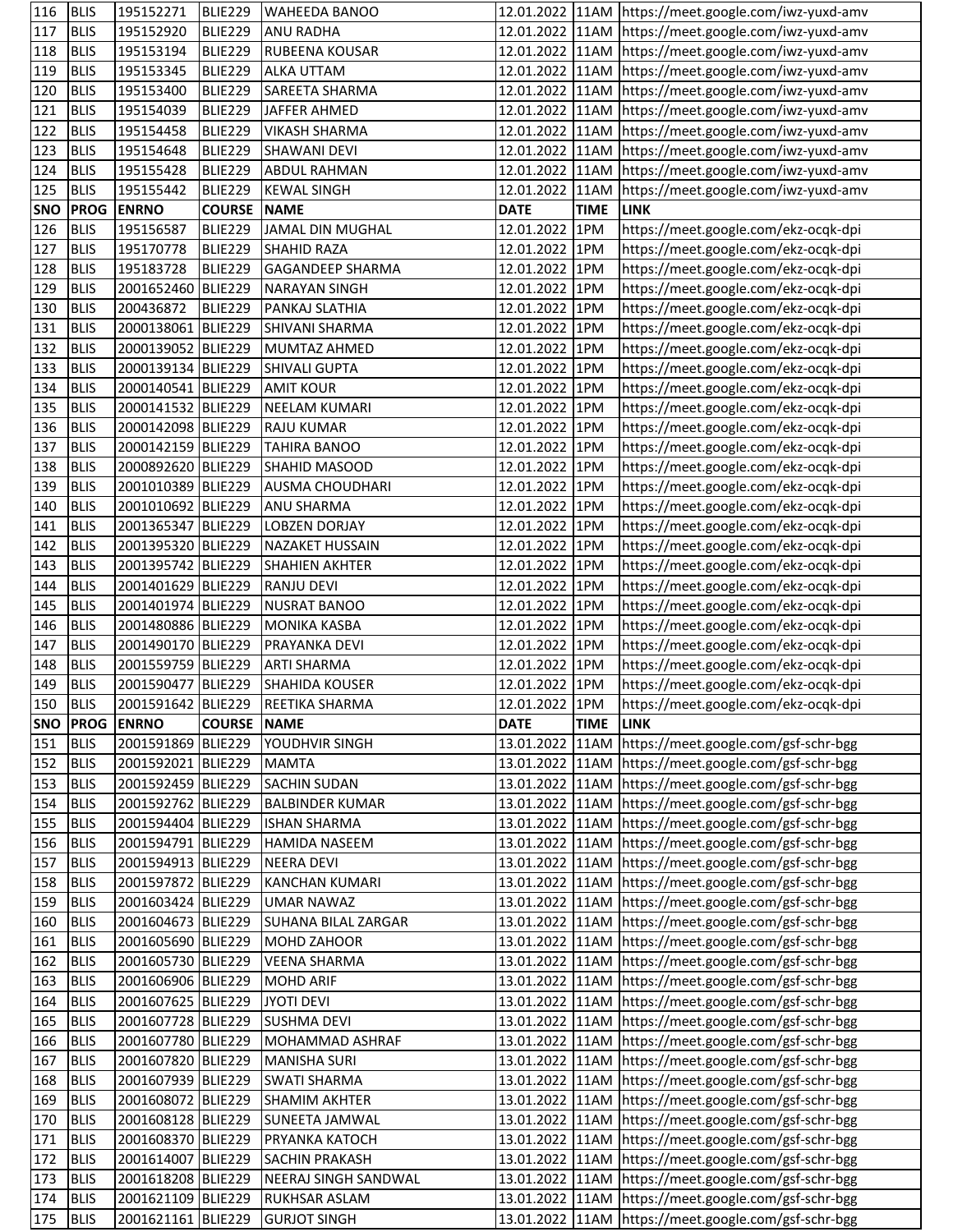| 176<br><b>BLIS</b><br>2001622609 BLIE229<br><b>MANJU DEVI</b><br>13.01.2022<br>1PM<br>https://meet.google.com/ckq-ubvu-fyy<br><b>BLIS</b><br>177<br>2001623570 BLIE229<br>1PM<br>SABIHA FIRDOSE<br>13.01.2022<br>https://meet.google.com/ckq-ubvu-fyy<br>178<br><b>BLIS</b><br>2001623821 BLIE229<br>13.01.2022<br>1PM<br>https://meet.google.com/ckq-ubvu-fyy<br><b>IMRAN KHAN</b><br>179<br>2001628417 BLIE229<br><b>JYOTI BALA</b><br>13.01.2022<br>https://meet.google.com/ckq-ubvu-fyy<br><b>BLIS</b><br>1PM<br>2001628839 BLIE229<br><b>BLIS</b><br><b>SHAZIA KOUSER</b><br>13.01.2022 1PM<br>180<br>https://meet.google.com/ckq-ubvu-fyy<br>181<br><b>BLIS</b><br>2001628870 BLIE229<br><b>NARESH KUMAR</b><br>13.01.2022 1PM<br>https://meet.google.com/ckq-ubvu-fyy<br><b>BLIS</b><br>2001628931 BLIE229<br>13.01.2022 1PM<br>182<br><b>KULDEEP SINGH</b><br>https://meet.google.com/ckq-ubvu-fyy<br>183<br><b>BLIS</b><br>2001629012 BLIE229<br>RUBYA SANI SHAH<br>13.01.2022<br>1PM<br>https://meet.google.com/ckq-ubvu-fyy<br>184<br><b>BLIS</b><br>2001629136 BLIE229<br>MOHSAN HUSSAN KHAN<br>13.01.2022<br>1PM<br>https://meet.google.com/ckq-ubvu-fyy<br>185<br><b>BLIS</b><br>2001629199 BLIE229<br>MAMTA KUMARI<br>13.01.2022<br>1PM<br>https://meet.google.com/ckq-ubvu-fyy<br>2001629286 BLIE229<br>186<br><b>BLIS</b><br>13.01.2022<br>1PM<br><b>RAGNI DEVI</b><br>https://meet.google.com/ckq-ubvu-fyy<br><b>BLIS</b><br>2001643140 BLIE229<br>13.01.2022<br>1PM<br>187<br><b>KIRTI VERMA</b><br>https://meet.google.com/ckq-ubvu-fyy<br><b>BLIS</b><br>2001644188 BLIE229<br>188<br>RABHTI SHARMA<br>13.01.2022<br>1PM<br>https://meet.google.com/ckq-ubvu-fyy<br><b>BLIS</b><br>2001645585 BLIE229<br>13.01.2022 1PM<br>189<br><b>MOHD SAFEER</b><br>https://meet.google.com/ckq-ubvu-fyy<br><b>BLIS</b><br>2001648814 BLIE229<br>13.01.2022 1PM<br>190<br><b>KANCHAN DEVI</b><br>https://meet.google.com/ckq-ubvu-fyy<br>191<br><b>BLIS</b><br>2001649889 BLIE229<br>13.01.2022<br>1PM<br><b>BABLI DEVI</b><br>https://meet.google.com/ckq-ubvu-fyy<br><b>BLIS</b><br>1PM<br>192<br>2001649976 BLIE229<br><b>UDESH KUMAR</b><br>13.01.2022<br>https://meet.google.com/ckq-ubvu-fyy<br><b>BLIS</b><br>193<br>2001650093 BLIE229<br>13.01.2022 1PM<br>https://meet.google.com/ckq-ubvu-fyy<br>MONIKA SHARMA<br><b>BLIS</b><br>2001650616 BLIE229<br>13.01.2022<br>1PM<br>194<br><b>SURESH KUMAR</b><br>https://meet.google.com/ckq-ubvu-fyy<br>195<br><b>BLIS</b><br>2001651166 BLIE229<br>13.01.2022<br>https://meet.google.com/ckq-ubvu-fyy<br>ASHA FAROOQ<br>1PM<br>196<br>2001651802 BLIE229<br><b>BLIS</b><br><b>DEWARKA DEVI</b><br>13.01.2022<br>1PM<br>https://meet.google.com/ckq-ubvu-fyy<br>197<br><b>BLIS</b><br>2001651994 BLIE229<br>13.01.2022 1PM<br>https://meet.google.com/ckq-ubvu-fyy<br><b>NAHEED KOSER</b><br><b>BLIS</b><br>2001667028 BLIE229<br>13.01.2022 1PM<br>198<br>REENA KUMARI<br>https://meet.google.com/ckq-ubvu-fyy<br>199<br><b>BLIS</b><br>13.01.2022 1PM<br>2001667096 BLIE229<br>POOJA SHARMA<br>https://meet.google.com/ckq-ubvu-fyy<br><b>BLIS</b><br>2001667115 BLIE229<br>200<br>13.01.2022<br>1PM<br>https://meet.google.com/ckq-ubvu-fyy<br>PAWAN KUMAR<br><b>SNO</b><br><b>PROG</b><br><b>ENRNO</b><br><b>COURSE</b><br><b>TIME</b><br><b>LINK</b><br><b>NAME</b><br><b>DATE</b><br>201<br><b>BLIS</b><br>2001667706 BLIE229<br><b>AMIT KUMAR</b><br>14.01.2022<br>11AM https://meet.google.com/rib-fcwb-kmn<br>202<br><b>BLIS</b><br>2001668106 BLIE229<br>14.01.2022 11AM https://meet.google.com/rib-fcwb-kmn<br><b>MAHRISTA NAZ</b><br>203<br>2001668209 BLIE229<br><b>BLIS</b><br><b>ALI ASGHAR</b><br>14.01.2022 11AM https://meet.google.com/rib-fcwb-kmn<br>2001668507 BLIE229<br>204<br><b>BLIS</b><br>SHEETAL DEVI<br>14.01.2022 11AM https://meet.google.com/rib-fcwb-kmn<br><b>BLIS</b><br>205<br>2001668662 BLIE229<br>SHAMILA MUGHAL<br>14.01.2022 11AM https://meet.google.com/rib-fcwb-kmn<br><b>BLIS</b><br>2001668786 BLIE229<br>206<br>PARVAIZ ALAM<br>14.01.2022 11AM https://meet.google.com/rib-fcwb-kmn<br>207<br><b>BLIS</b><br>11AM https://meet.google.com/rib-fcwb-kmn<br>2001668929 BLIE229<br><b>MEENU KHAJURIA</b><br>14.01.2022<br>14.01.2022 11AM https://meet.google.com/rib-fcwb-kmn<br>208<br><b>BLIS</b><br>2001671901 BLIE229<br>ABRAR AHMED AHANGER<br>209<br>BLIS<br>2001672092 BLIE229<br><b>RAJNI TAGOTRA</b><br>14.01.2022 11AM https://meet.google.com/rib-fcwb-kmn<br>2001679590 BLIE229<br>14.01.2022 11AM https://meet.google.com/rib-fcwb-kmn<br>210<br><b>BLIS</b><br>RAHEELA RASOOL AHANGER<br>211<br>2001684494 BLIE229<br>14.01.2022 11AM https://meet.google.com/rib-fcwb-kmn<br><b>BLIS</b><br>PANKAJ SHARMA<br><b>BLIS</b><br>2001684787 BLIE229<br>14.01.2022 11AM https://meet.google.com/rib-fcwb-kmn<br>212<br><b>REETA DEVI</b><br>213<br><b>BLIS</b><br>14.01.2022 11AM https://meet.google.com/rib-fcwb-kmn<br>2001685211 BLIE229<br><b>KOUSAR BANO</b><br>214<br><b>BLIS</b><br>2001810078 BLIE229<br>14.01.2022 11AM https://meet.google.com/rib-fcwb-kmn<br>MOHD TAJ<br>14.01.2022 11AM https://meet.google.com/rib-fcwb-kmn<br>215<br><b>BLIS</b><br>2002007501 BLIE229<br><b>ASHISH KUMAR</b><br><b>BLIS</b><br>14.01.2022 11AM https://meet.google.com/rib-fcwb-kmn<br>2002015678 BLIE229<br><b>DANISH JAVED</b><br>216<br>14.01.2022 11AM https://meet.google.com/rib-fcwb-kmn<br>217<br><b>BLIS</b><br>2002016680 BLIE229<br>MUKESH KUMAR<br>218<br><b>BLIS</b><br>2002016972 BLIE229<br>14.01.2022 11AM https://meet.google.com/rib-fcwb-kmn<br>SHIWANI SHARMA<br>219<br><b>BLIS</b><br>2002017243 BLIE229<br>14.01.2022 11AM https://meet.google.com/rib-fcwb-kmn<br><b>KRISHAN DEV</b><br>2002017623 BLIE229<br>14.01.2022 11AM https://meet.google.com/rib-fcwb-kmn<br>220<br><b>BLIS</b><br><b>VINKAL KUMAR</b><br>221<br><b>BLIS</b><br>14.01.2022 11AM https://meet.google.com/rib-fcwb-kmn<br>2002017794 BLIE229<br>SAPNA KUMARI<br>222<br><b>BLIS</b><br>2002018342 BLIE229<br>14.01.2022 11AM https://meet.google.com/rib-fcwb-kmn<br><b>ABDUL HALEEM</b><br>223<br>2002018445 BLIE229<br>14.01.2022 11AM https://meet.google.com/rib-fcwb-kmn<br><b>BLIS</b><br><b>LALIT SHARMA</b><br>14.01.2022 11AM https://meet.google.com/rib-fcwb-kmn<br>224<br><b>BLIS</b><br>2002149656 BLIE229<br><b>CHAIN SINGH</b><br>14.01.2022 11AM https://meet.google.com/rib-fcwb-kmn<br>225<br><b>BLIS</b><br>2002150472 BLIE229<br>RAFTANA KOUSER<br><b>SNO</b><br><b>PROG</b><br><b>ENRNO</b><br><b>COURSE</b><br><b>TIME</b><br><b>LINK</b><br><b>NAME</b><br><b>DATE</b><br>226<br>2002151606 BLIE229<br>https://meet.google.com/rzd-idyq-qns<br><b>BLIS</b><br>RAJNI SHARMA<br>14.01.2022<br>1PM<br>227<br>2002151680 BLIE229<br>14.01.2022 1PM<br>https://meet.google.com/rzd-idyq-qns<br><b>BLIS</b><br><b>NARGIS BANO</b><br>228<br><b>BLIS</b><br>2002152201 BLIE229<br>14.01.2022 1PM<br><b>IRFAN RAZAQ</b><br>https://meet.google.com/rzd-idyq-qns<br><b>BLIS</b><br>https://meet.google.com/rzd-idyq-qns<br>229<br>2002152881 BLIE229<br><b>VEENA KUMARI</b><br>14.01.2022 1PM<br><b>BLIS</b><br>2002159058 BLIE229<br>14.01.2022 1PM<br>https://meet.google.com/rzd-idyq-qns<br>230<br><b>SONALI SHARMA</b><br>231<br>https://meet.google.com/rzd-idyq-qns<br><b>BLIS</b><br>2002159335 BLIE229<br>PREETI DEVI<br>14.01.2022 1PM<br><b>BLIS</b><br>https://meet.google.com/rzd-idyq-qns<br>232<br>2002159422 BLIE229<br>MOHD YASIR ARFAT MALIK<br>14.01.2022 1PM<br><b>BLIS</b><br>233<br>2002160399 BLIE229<br><b>BANDANA DEVI</b><br>14.01.2022 1PM<br>https://meet.google.com/rzd-idyq-qns<br><b>BLIS</b><br>2002174324 BLIE229<br>14.01.2022 1PM | <b>SNO</b> | <b>PROG</b> | <b>ENRNO</b> | <b>COURSE</b> | <b>NAME</b> | <b>DATE</b> | <b>TIME</b> | <b>LINK</b>                          |
|---------------------------------------------------------------------------------------------------------------------------------------------------------------------------------------------------------------------------------------------------------------------------------------------------------------------------------------------------------------------------------------------------------------------------------------------------------------------------------------------------------------------------------------------------------------------------------------------------------------------------------------------------------------------------------------------------------------------------------------------------------------------------------------------------------------------------------------------------------------------------------------------------------------------------------------------------------------------------------------------------------------------------------------------------------------------------------------------------------------------------------------------------------------------------------------------------------------------------------------------------------------------------------------------------------------------------------------------------------------------------------------------------------------------------------------------------------------------------------------------------------------------------------------------------------------------------------------------------------------------------------------------------------------------------------------------------------------------------------------------------------------------------------------------------------------------------------------------------------------------------------------------------------------------------------------------------------------------------------------------------------------------------------------------------------------------------------------------------------------------------------------------------------------------------------------------------------------------------------------------------------------------------------------------------------------------------------------------------------------------------------------------------------------------------------------------------------------------------------------------------------------------------------------------------------------------------------------------------------------------------------------------------------------------------------------------------------------------------------------------------------------------------------------------------------------------------------------------------------------------------------------------------------------------------------------------------------------------------------------------------------------------------------------------------------------------------------------------------------------------------------------------------------------------------------------------------------------------------------------------------------------------------------------------------------------------------------------------------------------------------------------------------------------------------------------------------------------------------------------------------------------------------------------------------------------------------------------------------------------------------------------------------------------------------------------------------------------------------------------------------------------------------------------------------------------------------------------------------------------------------------------------------------------------------------------------------------------------------------------------------------------------------------------------------------------------------------------------------------------------------------------------------------------------------------------------------------------------------------------------------------------------------------------------------------------------------------------------------------------------------------------------------------------------------------------------------------------------------------------------------------------------------------------------------------------------------------------------------------------------------------------------------------------------------------------------------------------------------------------------------------------------------------------------------------------------------------------------------------------------------------------------------------------------------------------------------------------------------------------------------------------------------------------------------------------------------------------------------------------------------------------------------------------------------------------------------------------------------------------------------------------------------------------------------------------------------------------------------------------------------------------------------------------------------------------------------------------------------------------------------------------------------------------------------------------------------------------------------------------------------------------------------------------------------------------------------------------------------------------------------------------------------------------------------------------------------------------------------------------------------------------------------------------------------------------------------------------------------------------------------------------------------------------------------------------------------------------------------------------------------------------------------------------------------------------------------------------------------------------------------------------------------------------------------------------------------------------------------------------------------------------------------------------------------------------------------------------------------------------------------------------------------------------------------------------------------------------------------------------------------------------------------------------------------------------------------------------------------------------------------------------------------------------------------------------------------------------------------------------------------------------------------------------------------------------------------------------------------------------------------------------------------------------------------------------------------------------------------------------------------------------------------------------------------------------------------------------------------------------------------------------------------------------------------------------------------------------------------------------------------------------------------------------------------------------------------------------------------------------------------------------------------------------------------------------------------------------------------------------------------------------------------------------------------------------------------------|------------|-------------|--------------|---------------|-------------|-------------|-------------|--------------------------------------|
|                                                                                                                                                                                                                                                                                                                                                                                                                                                                                                                                                                                                                                                                                                                                                                                                                                                                                                                                                                                                                                                                                                                                                                                                                                                                                                                                                                                                                                                                                                                                                                                                                                                                                                                                                                                                                                                                                                                                                                                                                                                                                                                                                                                                                                                                                                                                                                                                                                                                                                                                                                                                                                                                                                                                                                                                                                                                                                                                                                                                                                                                                                                                                                                                                                                                                                                                                                                                                                                                                                                                                                                                                                                                                                                                                                                                                                                                                                                                                                                                                                                                                                                                                                                                                                                                                                                                                                                                                                                                                                                                                                                                                                                                                                                                                                                                                                                                                                                                                                                                                                                                                                                                                                                                                                                                                                                                                                                                                                                                                                                                                                                                                                                                                                                                                                                                                                                                                                                                                                                                                                                                                                                                                                                                                                                                                                                                                                                                                                                                                                                                                                                                                                                                                                                                                                                                                                                                                                                                                                                                                                                                                                                                                                                                                                                                                                                                                                                                                                                                                                                                                                                                                                                                                                         |            |             |              |               |             |             |             |                                      |
|                                                                                                                                                                                                                                                                                                                                                                                                                                                                                                                                                                                                                                                                                                                                                                                                                                                                                                                                                                                                                                                                                                                                                                                                                                                                                                                                                                                                                                                                                                                                                                                                                                                                                                                                                                                                                                                                                                                                                                                                                                                                                                                                                                                                                                                                                                                                                                                                                                                                                                                                                                                                                                                                                                                                                                                                                                                                                                                                                                                                                                                                                                                                                                                                                                                                                                                                                                                                                                                                                                                                                                                                                                                                                                                                                                                                                                                                                                                                                                                                                                                                                                                                                                                                                                                                                                                                                                                                                                                                                                                                                                                                                                                                                                                                                                                                                                                                                                                                                                                                                                                                                                                                                                                                                                                                                                                                                                                                                                                                                                                                                                                                                                                                                                                                                                                                                                                                                                                                                                                                                                                                                                                                                                                                                                                                                                                                                                                                                                                                                                                                                                                                                                                                                                                                                                                                                                                                                                                                                                                                                                                                                                                                                                                                                                                                                                                                                                                                                                                                                                                                                                                                                                                                                                         |            |             |              |               |             |             |             |                                      |
|                                                                                                                                                                                                                                                                                                                                                                                                                                                                                                                                                                                                                                                                                                                                                                                                                                                                                                                                                                                                                                                                                                                                                                                                                                                                                                                                                                                                                                                                                                                                                                                                                                                                                                                                                                                                                                                                                                                                                                                                                                                                                                                                                                                                                                                                                                                                                                                                                                                                                                                                                                                                                                                                                                                                                                                                                                                                                                                                                                                                                                                                                                                                                                                                                                                                                                                                                                                                                                                                                                                                                                                                                                                                                                                                                                                                                                                                                                                                                                                                                                                                                                                                                                                                                                                                                                                                                                                                                                                                                                                                                                                                                                                                                                                                                                                                                                                                                                                                                                                                                                                                                                                                                                                                                                                                                                                                                                                                                                                                                                                                                                                                                                                                                                                                                                                                                                                                                                                                                                                                                                                                                                                                                                                                                                                                                                                                                                                                                                                                                                                                                                                                                                                                                                                                                                                                                                                                                                                                                                                                                                                                                                                                                                                                                                                                                                                                                                                                                                                                                                                                                                                                                                                                                                         |            |             |              |               |             |             |             |                                      |
|                                                                                                                                                                                                                                                                                                                                                                                                                                                                                                                                                                                                                                                                                                                                                                                                                                                                                                                                                                                                                                                                                                                                                                                                                                                                                                                                                                                                                                                                                                                                                                                                                                                                                                                                                                                                                                                                                                                                                                                                                                                                                                                                                                                                                                                                                                                                                                                                                                                                                                                                                                                                                                                                                                                                                                                                                                                                                                                                                                                                                                                                                                                                                                                                                                                                                                                                                                                                                                                                                                                                                                                                                                                                                                                                                                                                                                                                                                                                                                                                                                                                                                                                                                                                                                                                                                                                                                                                                                                                                                                                                                                                                                                                                                                                                                                                                                                                                                                                                                                                                                                                                                                                                                                                                                                                                                                                                                                                                                                                                                                                                                                                                                                                                                                                                                                                                                                                                                                                                                                                                                                                                                                                                                                                                                                                                                                                                                                                                                                                                                                                                                                                                                                                                                                                                                                                                                                                                                                                                                                                                                                                                                                                                                                                                                                                                                                                                                                                                                                                                                                                                                                                                                                                                                         |            |             |              |               |             |             |             |                                      |
|                                                                                                                                                                                                                                                                                                                                                                                                                                                                                                                                                                                                                                                                                                                                                                                                                                                                                                                                                                                                                                                                                                                                                                                                                                                                                                                                                                                                                                                                                                                                                                                                                                                                                                                                                                                                                                                                                                                                                                                                                                                                                                                                                                                                                                                                                                                                                                                                                                                                                                                                                                                                                                                                                                                                                                                                                                                                                                                                                                                                                                                                                                                                                                                                                                                                                                                                                                                                                                                                                                                                                                                                                                                                                                                                                                                                                                                                                                                                                                                                                                                                                                                                                                                                                                                                                                                                                                                                                                                                                                                                                                                                                                                                                                                                                                                                                                                                                                                                                                                                                                                                                                                                                                                                                                                                                                                                                                                                                                                                                                                                                                                                                                                                                                                                                                                                                                                                                                                                                                                                                                                                                                                                                                                                                                                                                                                                                                                                                                                                                                                                                                                                                                                                                                                                                                                                                                                                                                                                                                                                                                                                                                                                                                                                                                                                                                                                                                                                                                                                                                                                                                                                                                                                                                         |            |             |              |               |             |             |             |                                      |
|                                                                                                                                                                                                                                                                                                                                                                                                                                                                                                                                                                                                                                                                                                                                                                                                                                                                                                                                                                                                                                                                                                                                                                                                                                                                                                                                                                                                                                                                                                                                                                                                                                                                                                                                                                                                                                                                                                                                                                                                                                                                                                                                                                                                                                                                                                                                                                                                                                                                                                                                                                                                                                                                                                                                                                                                                                                                                                                                                                                                                                                                                                                                                                                                                                                                                                                                                                                                                                                                                                                                                                                                                                                                                                                                                                                                                                                                                                                                                                                                                                                                                                                                                                                                                                                                                                                                                                                                                                                                                                                                                                                                                                                                                                                                                                                                                                                                                                                                                                                                                                                                                                                                                                                                                                                                                                                                                                                                                                                                                                                                                                                                                                                                                                                                                                                                                                                                                                                                                                                                                                                                                                                                                                                                                                                                                                                                                                                                                                                                                                                                                                                                                                                                                                                                                                                                                                                                                                                                                                                                                                                                                                                                                                                                                                                                                                                                                                                                                                                                                                                                                                                                                                                                                                         |            |             |              |               |             |             |             |                                      |
|                                                                                                                                                                                                                                                                                                                                                                                                                                                                                                                                                                                                                                                                                                                                                                                                                                                                                                                                                                                                                                                                                                                                                                                                                                                                                                                                                                                                                                                                                                                                                                                                                                                                                                                                                                                                                                                                                                                                                                                                                                                                                                                                                                                                                                                                                                                                                                                                                                                                                                                                                                                                                                                                                                                                                                                                                                                                                                                                                                                                                                                                                                                                                                                                                                                                                                                                                                                                                                                                                                                                                                                                                                                                                                                                                                                                                                                                                                                                                                                                                                                                                                                                                                                                                                                                                                                                                                                                                                                                                                                                                                                                                                                                                                                                                                                                                                                                                                                                                                                                                                                                                                                                                                                                                                                                                                                                                                                                                                                                                                                                                                                                                                                                                                                                                                                                                                                                                                                                                                                                                                                                                                                                                                                                                                                                                                                                                                                                                                                                                                                                                                                                                                                                                                                                                                                                                                                                                                                                                                                                                                                                                                                                                                                                                                                                                                                                                                                                                                                                                                                                                                                                                                                                                                         |            |             |              |               |             |             |             |                                      |
|                                                                                                                                                                                                                                                                                                                                                                                                                                                                                                                                                                                                                                                                                                                                                                                                                                                                                                                                                                                                                                                                                                                                                                                                                                                                                                                                                                                                                                                                                                                                                                                                                                                                                                                                                                                                                                                                                                                                                                                                                                                                                                                                                                                                                                                                                                                                                                                                                                                                                                                                                                                                                                                                                                                                                                                                                                                                                                                                                                                                                                                                                                                                                                                                                                                                                                                                                                                                                                                                                                                                                                                                                                                                                                                                                                                                                                                                                                                                                                                                                                                                                                                                                                                                                                                                                                                                                                                                                                                                                                                                                                                                                                                                                                                                                                                                                                                                                                                                                                                                                                                                                                                                                                                                                                                                                                                                                                                                                                                                                                                                                                                                                                                                                                                                                                                                                                                                                                                                                                                                                                                                                                                                                                                                                                                                                                                                                                                                                                                                                                                                                                                                                                                                                                                                                                                                                                                                                                                                                                                                                                                                                                                                                                                                                                                                                                                                                                                                                                                                                                                                                                                                                                                                                                         |            |             |              |               |             |             |             |                                      |
|                                                                                                                                                                                                                                                                                                                                                                                                                                                                                                                                                                                                                                                                                                                                                                                                                                                                                                                                                                                                                                                                                                                                                                                                                                                                                                                                                                                                                                                                                                                                                                                                                                                                                                                                                                                                                                                                                                                                                                                                                                                                                                                                                                                                                                                                                                                                                                                                                                                                                                                                                                                                                                                                                                                                                                                                                                                                                                                                                                                                                                                                                                                                                                                                                                                                                                                                                                                                                                                                                                                                                                                                                                                                                                                                                                                                                                                                                                                                                                                                                                                                                                                                                                                                                                                                                                                                                                                                                                                                                                                                                                                                                                                                                                                                                                                                                                                                                                                                                                                                                                                                                                                                                                                                                                                                                                                                                                                                                                                                                                                                                                                                                                                                                                                                                                                                                                                                                                                                                                                                                                                                                                                                                                                                                                                                                                                                                                                                                                                                                                                                                                                                                                                                                                                                                                                                                                                                                                                                                                                                                                                                                                                                                                                                                                                                                                                                                                                                                                                                                                                                                                                                                                                                                                         |            |             |              |               |             |             |             |                                      |
|                                                                                                                                                                                                                                                                                                                                                                                                                                                                                                                                                                                                                                                                                                                                                                                                                                                                                                                                                                                                                                                                                                                                                                                                                                                                                                                                                                                                                                                                                                                                                                                                                                                                                                                                                                                                                                                                                                                                                                                                                                                                                                                                                                                                                                                                                                                                                                                                                                                                                                                                                                                                                                                                                                                                                                                                                                                                                                                                                                                                                                                                                                                                                                                                                                                                                                                                                                                                                                                                                                                                                                                                                                                                                                                                                                                                                                                                                                                                                                                                                                                                                                                                                                                                                                                                                                                                                                                                                                                                                                                                                                                                                                                                                                                                                                                                                                                                                                                                                                                                                                                                                                                                                                                                                                                                                                                                                                                                                                                                                                                                                                                                                                                                                                                                                                                                                                                                                                                                                                                                                                                                                                                                                                                                                                                                                                                                                                                                                                                                                                                                                                                                                                                                                                                                                                                                                                                                                                                                                                                                                                                                                                                                                                                                                                                                                                                                                                                                                                                                                                                                                                                                                                                                                                         |            |             |              |               |             |             |             |                                      |
|                                                                                                                                                                                                                                                                                                                                                                                                                                                                                                                                                                                                                                                                                                                                                                                                                                                                                                                                                                                                                                                                                                                                                                                                                                                                                                                                                                                                                                                                                                                                                                                                                                                                                                                                                                                                                                                                                                                                                                                                                                                                                                                                                                                                                                                                                                                                                                                                                                                                                                                                                                                                                                                                                                                                                                                                                                                                                                                                                                                                                                                                                                                                                                                                                                                                                                                                                                                                                                                                                                                                                                                                                                                                                                                                                                                                                                                                                                                                                                                                                                                                                                                                                                                                                                                                                                                                                                                                                                                                                                                                                                                                                                                                                                                                                                                                                                                                                                                                                                                                                                                                                                                                                                                                                                                                                                                                                                                                                                                                                                                                                                                                                                                                                                                                                                                                                                                                                                                                                                                                                                                                                                                                                                                                                                                                                                                                                                                                                                                                                                                                                                                                                                                                                                                                                                                                                                                                                                                                                                                                                                                                                                                                                                                                                                                                                                                                                                                                                                                                                                                                                                                                                                                                                                         |            |             |              |               |             |             |             |                                      |
|                                                                                                                                                                                                                                                                                                                                                                                                                                                                                                                                                                                                                                                                                                                                                                                                                                                                                                                                                                                                                                                                                                                                                                                                                                                                                                                                                                                                                                                                                                                                                                                                                                                                                                                                                                                                                                                                                                                                                                                                                                                                                                                                                                                                                                                                                                                                                                                                                                                                                                                                                                                                                                                                                                                                                                                                                                                                                                                                                                                                                                                                                                                                                                                                                                                                                                                                                                                                                                                                                                                                                                                                                                                                                                                                                                                                                                                                                                                                                                                                                                                                                                                                                                                                                                                                                                                                                                                                                                                                                                                                                                                                                                                                                                                                                                                                                                                                                                                                                                                                                                                                                                                                                                                                                                                                                                                                                                                                                                                                                                                                                                                                                                                                                                                                                                                                                                                                                                                                                                                                                                                                                                                                                                                                                                                                                                                                                                                                                                                                                                                                                                                                                                                                                                                                                                                                                                                                                                                                                                                                                                                                                                                                                                                                                                                                                                                                                                                                                                                                                                                                                                                                                                                                                                         |            |             |              |               |             |             |             |                                      |
|                                                                                                                                                                                                                                                                                                                                                                                                                                                                                                                                                                                                                                                                                                                                                                                                                                                                                                                                                                                                                                                                                                                                                                                                                                                                                                                                                                                                                                                                                                                                                                                                                                                                                                                                                                                                                                                                                                                                                                                                                                                                                                                                                                                                                                                                                                                                                                                                                                                                                                                                                                                                                                                                                                                                                                                                                                                                                                                                                                                                                                                                                                                                                                                                                                                                                                                                                                                                                                                                                                                                                                                                                                                                                                                                                                                                                                                                                                                                                                                                                                                                                                                                                                                                                                                                                                                                                                                                                                                                                                                                                                                                                                                                                                                                                                                                                                                                                                                                                                                                                                                                                                                                                                                                                                                                                                                                                                                                                                                                                                                                                                                                                                                                                                                                                                                                                                                                                                                                                                                                                                                                                                                                                                                                                                                                                                                                                                                                                                                                                                                                                                                                                                                                                                                                                                                                                                                                                                                                                                                                                                                                                                                                                                                                                                                                                                                                                                                                                                                                                                                                                                                                                                                                                                         |            |             |              |               |             |             |             |                                      |
|                                                                                                                                                                                                                                                                                                                                                                                                                                                                                                                                                                                                                                                                                                                                                                                                                                                                                                                                                                                                                                                                                                                                                                                                                                                                                                                                                                                                                                                                                                                                                                                                                                                                                                                                                                                                                                                                                                                                                                                                                                                                                                                                                                                                                                                                                                                                                                                                                                                                                                                                                                                                                                                                                                                                                                                                                                                                                                                                                                                                                                                                                                                                                                                                                                                                                                                                                                                                                                                                                                                                                                                                                                                                                                                                                                                                                                                                                                                                                                                                                                                                                                                                                                                                                                                                                                                                                                                                                                                                                                                                                                                                                                                                                                                                                                                                                                                                                                                                                                                                                                                                                                                                                                                                                                                                                                                                                                                                                                                                                                                                                                                                                                                                                                                                                                                                                                                                                                                                                                                                                                                                                                                                                                                                                                                                                                                                                                                                                                                                                                                                                                                                                                                                                                                                                                                                                                                                                                                                                                                                                                                                                                                                                                                                                                                                                                                                                                                                                                                                                                                                                                                                                                                                                                         |            |             |              |               |             |             |             |                                      |
|                                                                                                                                                                                                                                                                                                                                                                                                                                                                                                                                                                                                                                                                                                                                                                                                                                                                                                                                                                                                                                                                                                                                                                                                                                                                                                                                                                                                                                                                                                                                                                                                                                                                                                                                                                                                                                                                                                                                                                                                                                                                                                                                                                                                                                                                                                                                                                                                                                                                                                                                                                                                                                                                                                                                                                                                                                                                                                                                                                                                                                                                                                                                                                                                                                                                                                                                                                                                                                                                                                                                                                                                                                                                                                                                                                                                                                                                                                                                                                                                                                                                                                                                                                                                                                                                                                                                                                                                                                                                                                                                                                                                                                                                                                                                                                                                                                                                                                                                                                                                                                                                                                                                                                                                                                                                                                                                                                                                                                                                                                                                                                                                                                                                                                                                                                                                                                                                                                                                                                                                                                                                                                                                                                                                                                                                                                                                                                                                                                                                                                                                                                                                                                                                                                                                                                                                                                                                                                                                                                                                                                                                                                                                                                                                                                                                                                                                                                                                                                                                                                                                                                                                                                                                                                         |            |             |              |               |             |             |             |                                      |
|                                                                                                                                                                                                                                                                                                                                                                                                                                                                                                                                                                                                                                                                                                                                                                                                                                                                                                                                                                                                                                                                                                                                                                                                                                                                                                                                                                                                                                                                                                                                                                                                                                                                                                                                                                                                                                                                                                                                                                                                                                                                                                                                                                                                                                                                                                                                                                                                                                                                                                                                                                                                                                                                                                                                                                                                                                                                                                                                                                                                                                                                                                                                                                                                                                                                                                                                                                                                                                                                                                                                                                                                                                                                                                                                                                                                                                                                                                                                                                                                                                                                                                                                                                                                                                                                                                                                                                                                                                                                                                                                                                                                                                                                                                                                                                                                                                                                                                                                                                                                                                                                                                                                                                                                                                                                                                                                                                                                                                                                                                                                                                                                                                                                                                                                                                                                                                                                                                                                                                                                                                                                                                                                                                                                                                                                                                                                                                                                                                                                                                                                                                                                                                                                                                                                                                                                                                                                                                                                                                                                                                                                                                                                                                                                                                                                                                                                                                                                                                                                                                                                                                                                                                                                                                         |            |             |              |               |             |             |             |                                      |
|                                                                                                                                                                                                                                                                                                                                                                                                                                                                                                                                                                                                                                                                                                                                                                                                                                                                                                                                                                                                                                                                                                                                                                                                                                                                                                                                                                                                                                                                                                                                                                                                                                                                                                                                                                                                                                                                                                                                                                                                                                                                                                                                                                                                                                                                                                                                                                                                                                                                                                                                                                                                                                                                                                                                                                                                                                                                                                                                                                                                                                                                                                                                                                                                                                                                                                                                                                                                                                                                                                                                                                                                                                                                                                                                                                                                                                                                                                                                                                                                                                                                                                                                                                                                                                                                                                                                                                                                                                                                                                                                                                                                                                                                                                                                                                                                                                                                                                                                                                                                                                                                                                                                                                                                                                                                                                                                                                                                                                                                                                                                                                                                                                                                                                                                                                                                                                                                                                                                                                                                                                                                                                                                                                                                                                                                                                                                                                                                                                                                                                                                                                                                                                                                                                                                                                                                                                                                                                                                                                                                                                                                                                                                                                                                                                                                                                                                                                                                                                                                                                                                                                                                                                                                                                         |            |             |              |               |             |             |             |                                      |
|                                                                                                                                                                                                                                                                                                                                                                                                                                                                                                                                                                                                                                                                                                                                                                                                                                                                                                                                                                                                                                                                                                                                                                                                                                                                                                                                                                                                                                                                                                                                                                                                                                                                                                                                                                                                                                                                                                                                                                                                                                                                                                                                                                                                                                                                                                                                                                                                                                                                                                                                                                                                                                                                                                                                                                                                                                                                                                                                                                                                                                                                                                                                                                                                                                                                                                                                                                                                                                                                                                                                                                                                                                                                                                                                                                                                                                                                                                                                                                                                                                                                                                                                                                                                                                                                                                                                                                                                                                                                                                                                                                                                                                                                                                                                                                                                                                                                                                                                                                                                                                                                                                                                                                                                                                                                                                                                                                                                                                                                                                                                                                                                                                                                                                                                                                                                                                                                                                                                                                                                                                                                                                                                                                                                                                                                                                                                                                                                                                                                                                                                                                                                                                                                                                                                                                                                                                                                                                                                                                                                                                                                                                                                                                                                                                                                                                                                                                                                                                                                                                                                                                                                                                                                                                         |            |             |              |               |             |             |             |                                      |
|                                                                                                                                                                                                                                                                                                                                                                                                                                                                                                                                                                                                                                                                                                                                                                                                                                                                                                                                                                                                                                                                                                                                                                                                                                                                                                                                                                                                                                                                                                                                                                                                                                                                                                                                                                                                                                                                                                                                                                                                                                                                                                                                                                                                                                                                                                                                                                                                                                                                                                                                                                                                                                                                                                                                                                                                                                                                                                                                                                                                                                                                                                                                                                                                                                                                                                                                                                                                                                                                                                                                                                                                                                                                                                                                                                                                                                                                                                                                                                                                                                                                                                                                                                                                                                                                                                                                                                                                                                                                                                                                                                                                                                                                                                                                                                                                                                                                                                                                                                                                                                                                                                                                                                                                                                                                                                                                                                                                                                                                                                                                                                                                                                                                                                                                                                                                                                                                                                                                                                                                                                                                                                                                                                                                                                                                                                                                                                                                                                                                                                                                                                                                                                                                                                                                                                                                                                                                                                                                                                                                                                                                                                                                                                                                                                                                                                                                                                                                                                                                                                                                                                                                                                                                                                         |            |             |              |               |             |             |             |                                      |
|                                                                                                                                                                                                                                                                                                                                                                                                                                                                                                                                                                                                                                                                                                                                                                                                                                                                                                                                                                                                                                                                                                                                                                                                                                                                                                                                                                                                                                                                                                                                                                                                                                                                                                                                                                                                                                                                                                                                                                                                                                                                                                                                                                                                                                                                                                                                                                                                                                                                                                                                                                                                                                                                                                                                                                                                                                                                                                                                                                                                                                                                                                                                                                                                                                                                                                                                                                                                                                                                                                                                                                                                                                                                                                                                                                                                                                                                                                                                                                                                                                                                                                                                                                                                                                                                                                                                                                                                                                                                                                                                                                                                                                                                                                                                                                                                                                                                                                                                                                                                                                                                                                                                                                                                                                                                                                                                                                                                                                                                                                                                                                                                                                                                                                                                                                                                                                                                                                                                                                                                                                                                                                                                                                                                                                                                                                                                                                                                                                                                                                                                                                                                                                                                                                                                                                                                                                                                                                                                                                                                                                                                                                                                                                                                                                                                                                                                                                                                                                                                                                                                                                                                                                                                                                         |            |             |              |               |             |             |             |                                      |
|                                                                                                                                                                                                                                                                                                                                                                                                                                                                                                                                                                                                                                                                                                                                                                                                                                                                                                                                                                                                                                                                                                                                                                                                                                                                                                                                                                                                                                                                                                                                                                                                                                                                                                                                                                                                                                                                                                                                                                                                                                                                                                                                                                                                                                                                                                                                                                                                                                                                                                                                                                                                                                                                                                                                                                                                                                                                                                                                                                                                                                                                                                                                                                                                                                                                                                                                                                                                                                                                                                                                                                                                                                                                                                                                                                                                                                                                                                                                                                                                                                                                                                                                                                                                                                                                                                                                                                                                                                                                                                                                                                                                                                                                                                                                                                                                                                                                                                                                                                                                                                                                                                                                                                                                                                                                                                                                                                                                                                                                                                                                                                                                                                                                                                                                                                                                                                                                                                                                                                                                                                                                                                                                                                                                                                                                                                                                                                                                                                                                                                                                                                                                                                                                                                                                                                                                                                                                                                                                                                                                                                                                                                                                                                                                                                                                                                                                                                                                                                                                                                                                                                                                                                                                                                         |            |             |              |               |             |             |             |                                      |
|                                                                                                                                                                                                                                                                                                                                                                                                                                                                                                                                                                                                                                                                                                                                                                                                                                                                                                                                                                                                                                                                                                                                                                                                                                                                                                                                                                                                                                                                                                                                                                                                                                                                                                                                                                                                                                                                                                                                                                                                                                                                                                                                                                                                                                                                                                                                                                                                                                                                                                                                                                                                                                                                                                                                                                                                                                                                                                                                                                                                                                                                                                                                                                                                                                                                                                                                                                                                                                                                                                                                                                                                                                                                                                                                                                                                                                                                                                                                                                                                                                                                                                                                                                                                                                                                                                                                                                                                                                                                                                                                                                                                                                                                                                                                                                                                                                                                                                                                                                                                                                                                                                                                                                                                                                                                                                                                                                                                                                                                                                                                                                                                                                                                                                                                                                                                                                                                                                                                                                                                                                                                                                                                                                                                                                                                                                                                                                                                                                                                                                                                                                                                                                                                                                                                                                                                                                                                                                                                                                                                                                                                                                                                                                                                                                                                                                                                                                                                                                                                                                                                                                                                                                                                                                         |            |             |              |               |             |             |             |                                      |
|                                                                                                                                                                                                                                                                                                                                                                                                                                                                                                                                                                                                                                                                                                                                                                                                                                                                                                                                                                                                                                                                                                                                                                                                                                                                                                                                                                                                                                                                                                                                                                                                                                                                                                                                                                                                                                                                                                                                                                                                                                                                                                                                                                                                                                                                                                                                                                                                                                                                                                                                                                                                                                                                                                                                                                                                                                                                                                                                                                                                                                                                                                                                                                                                                                                                                                                                                                                                                                                                                                                                                                                                                                                                                                                                                                                                                                                                                                                                                                                                                                                                                                                                                                                                                                                                                                                                                                                                                                                                                                                                                                                                                                                                                                                                                                                                                                                                                                                                                                                                                                                                                                                                                                                                                                                                                                                                                                                                                                                                                                                                                                                                                                                                                                                                                                                                                                                                                                                                                                                                                                                                                                                                                                                                                                                                                                                                                                                                                                                                                                                                                                                                                                                                                                                                                                                                                                                                                                                                                                                                                                                                                                                                                                                                                                                                                                                                                                                                                                                                                                                                                                                                                                                                                                         |            |             |              |               |             |             |             |                                      |
|                                                                                                                                                                                                                                                                                                                                                                                                                                                                                                                                                                                                                                                                                                                                                                                                                                                                                                                                                                                                                                                                                                                                                                                                                                                                                                                                                                                                                                                                                                                                                                                                                                                                                                                                                                                                                                                                                                                                                                                                                                                                                                                                                                                                                                                                                                                                                                                                                                                                                                                                                                                                                                                                                                                                                                                                                                                                                                                                                                                                                                                                                                                                                                                                                                                                                                                                                                                                                                                                                                                                                                                                                                                                                                                                                                                                                                                                                                                                                                                                                                                                                                                                                                                                                                                                                                                                                                                                                                                                                                                                                                                                                                                                                                                                                                                                                                                                                                                                                                                                                                                                                                                                                                                                                                                                                                                                                                                                                                                                                                                                                                                                                                                                                                                                                                                                                                                                                                                                                                                                                                                                                                                                                                                                                                                                                                                                                                                                                                                                                                                                                                                                                                                                                                                                                                                                                                                                                                                                                                                                                                                                                                                                                                                                                                                                                                                                                                                                                                                                                                                                                                                                                                                                                                         |            |             |              |               |             |             |             |                                      |
|                                                                                                                                                                                                                                                                                                                                                                                                                                                                                                                                                                                                                                                                                                                                                                                                                                                                                                                                                                                                                                                                                                                                                                                                                                                                                                                                                                                                                                                                                                                                                                                                                                                                                                                                                                                                                                                                                                                                                                                                                                                                                                                                                                                                                                                                                                                                                                                                                                                                                                                                                                                                                                                                                                                                                                                                                                                                                                                                                                                                                                                                                                                                                                                                                                                                                                                                                                                                                                                                                                                                                                                                                                                                                                                                                                                                                                                                                                                                                                                                                                                                                                                                                                                                                                                                                                                                                                                                                                                                                                                                                                                                                                                                                                                                                                                                                                                                                                                                                                                                                                                                                                                                                                                                                                                                                                                                                                                                                                                                                                                                                                                                                                                                                                                                                                                                                                                                                                                                                                                                                                                                                                                                                                                                                                                                                                                                                                                                                                                                                                                                                                                                                                                                                                                                                                                                                                                                                                                                                                                                                                                                                                                                                                                                                                                                                                                                                                                                                                                                                                                                                                                                                                                                                                         |            |             |              |               |             |             |             |                                      |
|                                                                                                                                                                                                                                                                                                                                                                                                                                                                                                                                                                                                                                                                                                                                                                                                                                                                                                                                                                                                                                                                                                                                                                                                                                                                                                                                                                                                                                                                                                                                                                                                                                                                                                                                                                                                                                                                                                                                                                                                                                                                                                                                                                                                                                                                                                                                                                                                                                                                                                                                                                                                                                                                                                                                                                                                                                                                                                                                                                                                                                                                                                                                                                                                                                                                                                                                                                                                                                                                                                                                                                                                                                                                                                                                                                                                                                                                                                                                                                                                                                                                                                                                                                                                                                                                                                                                                                                                                                                                                                                                                                                                                                                                                                                                                                                                                                                                                                                                                                                                                                                                                                                                                                                                                                                                                                                                                                                                                                                                                                                                                                                                                                                                                                                                                                                                                                                                                                                                                                                                                                                                                                                                                                                                                                                                                                                                                                                                                                                                                                                                                                                                                                                                                                                                                                                                                                                                                                                                                                                                                                                                                                                                                                                                                                                                                                                                                                                                                                                                                                                                                                                                                                                                                                         |            |             |              |               |             |             |             |                                      |
|                                                                                                                                                                                                                                                                                                                                                                                                                                                                                                                                                                                                                                                                                                                                                                                                                                                                                                                                                                                                                                                                                                                                                                                                                                                                                                                                                                                                                                                                                                                                                                                                                                                                                                                                                                                                                                                                                                                                                                                                                                                                                                                                                                                                                                                                                                                                                                                                                                                                                                                                                                                                                                                                                                                                                                                                                                                                                                                                                                                                                                                                                                                                                                                                                                                                                                                                                                                                                                                                                                                                                                                                                                                                                                                                                                                                                                                                                                                                                                                                                                                                                                                                                                                                                                                                                                                                                                                                                                                                                                                                                                                                                                                                                                                                                                                                                                                                                                                                                                                                                                                                                                                                                                                                                                                                                                                                                                                                                                                                                                                                                                                                                                                                                                                                                                                                                                                                                                                                                                                                                                                                                                                                                                                                                                                                                                                                                                                                                                                                                                                                                                                                                                                                                                                                                                                                                                                                                                                                                                                                                                                                                                                                                                                                                                                                                                                                                                                                                                                                                                                                                                                                                                                                                                         |            |             |              |               |             |             |             |                                      |
|                                                                                                                                                                                                                                                                                                                                                                                                                                                                                                                                                                                                                                                                                                                                                                                                                                                                                                                                                                                                                                                                                                                                                                                                                                                                                                                                                                                                                                                                                                                                                                                                                                                                                                                                                                                                                                                                                                                                                                                                                                                                                                                                                                                                                                                                                                                                                                                                                                                                                                                                                                                                                                                                                                                                                                                                                                                                                                                                                                                                                                                                                                                                                                                                                                                                                                                                                                                                                                                                                                                                                                                                                                                                                                                                                                                                                                                                                                                                                                                                                                                                                                                                                                                                                                                                                                                                                                                                                                                                                                                                                                                                                                                                                                                                                                                                                                                                                                                                                                                                                                                                                                                                                                                                                                                                                                                                                                                                                                                                                                                                                                                                                                                                                                                                                                                                                                                                                                                                                                                                                                                                                                                                                                                                                                                                                                                                                                                                                                                                                                                                                                                                                                                                                                                                                                                                                                                                                                                                                                                                                                                                                                                                                                                                                                                                                                                                                                                                                                                                                                                                                                                                                                                                                                         |            |             |              |               |             |             |             |                                      |
|                                                                                                                                                                                                                                                                                                                                                                                                                                                                                                                                                                                                                                                                                                                                                                                                                                                                                                                                                                                                                                                                                                                                                                                                                                                                                                                                                                                                                                                                                                                                                                                                                                                                                                                                                                                                                                                                                                                                                                                                                                                                                                                                                                                                                                                                                                                                                                                                                                                                                                                                                                                                                                                                                                                                                                                                                                                                                                                                                                                                                                                                                                                                                                                                                                                                                                                                                                                                                                                                                                                                                                                                                                                                                                                                                                                                                                                                                                                                                                                                                                                                                                                                                                                                                                                                                                                                                                                                                                                                                                                                                                                                                                                                                                                                                                                                                                                                                                                                                                                                                                                                                                                                                                                                                                                                                                                                                                                                                                                                                                                                                                                                                                                                                                                                                                                                                                                                                                                                                                                                                                                                                                                                                                                                                                                                                                                                                                                                                                                                                                                                                                                                                                                                                                                                                                                                                                                                                                                                                                                                                                                                                                                                                                                                                                                                                                                                                                                                                                                                                                                                                                                                                                                                                                         |            |             |              |               |             |             |             |                                      |
|                                                                                                                                                                                                                                                                                                                                                                                                                                                                                                                                                                                                                                                                                                                                                                                                                                                                                                                                                                                                                                                                                                                                                                                                                                                                                                                                                                                                                                                                                                                                                                                                                                                                                                                                                                                                                                                                                                                                                                                                                                                                                                                                                                                                                                                                                                                                                                                                                                                                                                                                                                                                                                                                                                                                                                                                                                                                                                                                                                                                                                                                                                                                                                                                                                                                                                                                                                                                                                                                                                                                                                                                                                                                                                                                                                                                                                                                                                                                                                                                                                                                                                                                                                                                                                                                                                                                                                                                                                                                                                                                                                                                                                                                                                                                                                                                                                                                                                                                                                                                                                                                                                                                                                                                                                                                                                                                                                                                                                                                                                                                                                                                                                                                                                                                                                                                                                                                                                                                                                                                                                                                                                                                                                                                                                                                                                                                                                                                                                                                                                                                                                                                                                                                                                                                                                                                                                                                                                                                                                                                                                                                                                                                                                                                                                                                                                                                                                                                                                                                                                                                                                                                                                                                                                         |            |             |              |               |             |             |             |                                      |
|                                                                                                                                                                                                                                                                                                                                                                                                                                                                                                                                                                                                                                                                                                                                                                                                                                                                                                                                                                                                                                                                                                                                                                                                                                                                                                                                                                                                                                                                                                                                                                                                                                                                                                                                                                                                                                                                                                                                                                                                                                                                                                                                                                                                                                                                                                                                                                                                                                                                                                                                                                                                                                                                                                                                                                                                                                                                                                                                                                                                                                                                                                                                                                                                                                                                                                                                                                                                                                                                                                                                                                                                                                                                                                                                                                                                                                                                                                                                                                                                                                                                                                                                                                                                                                                                                                                                                                                                                                                                                                                                                                                                                                                                                                                                                                                                                                                                                                                                                                                                                                                                                                                                                                                                                                                                                                                                                                                                                                                                                                                                                                                                                                                                                                                                                                                                                                                                                                                                                                                                                                                                                                                                                                                                                                                                                                                                                                                                                                                                                                                                                                                                                                                                                                                                                                                                                                                                                                                                                                                                                                                                                                                                                                                                                                                                                                                                                                                                                                                                                                                                                                                                                                                                                                         |            |             |              |               |             |             |             |                                      |
|                                                                                                                                                                                                                                                                                                                                                                                                                                                                                                                                                                                                                                                                                                                                                                                                                                                                                                                                                                                                                                                                                                                                                                                                                                                                                                                                                                                                                                                                                                                                                                                                                                                                                                                                                                                                                                                                                                                                                                                                                                                                                                                                                                                                                                                                                                                                                                                                                                                                                                                                                                                                                                                                                                                                                                                                                                                                                                                                                                                                                                                                                                                                                                                                                                                                                                                                                                                                                                                                                                                                                                                                                                                                                                                                                                                                                                                                                                                                                                                                                                                                                                                                                                                                                                                                                                                                                                                                                                                                                                                                                                                                                                                                                                                                                                                                                                                                                                                                                                                                                                                                                                                                                                                                                                                                                                                                                                                                                                                                                                                                                                                                                                                                                                                                                                                                                                                                                                                                                                                                                                                                                                                                                                                                                                                                                                                                                                                                                                                                                                                                                                                                                                                                                                                                                                                                                                                                                                                                                                                                                                                                                                                                                                                                                                                                                                                                                                                                                                                                                                                                                                                                                                                                                                         |            |             |              |               |             |             |             |                                      |
|                                                                                                                                                                                                                                                                                                                                                                                                                                                                                                                                                                                                                                                                                                                                                                                                                                                                                                                                                                                                                                                                                                                                                                                                                                                                                                                                                                                                                                                                                                                                                                                                                                                                                                                                                                                                                                                                                                                                                                                                                                                                                                                                                                                                                                                                                                                                                                                                                                                                                                                                                                                                                                                                                                                                                                                                                                                                                                                                                                                                                                                                                                                                                                                                                                                                                                                                                                                                                                                                                                                                                                                                                                                                                                                                                                                                                                                                                                                                                                                                                                                                                                                                                                                                                                                                                                                                                                                                                                                                                                                                                                                                                                                                                                                                                                                                                                                                                                                                                                                                                                                                                                                                                                                                                                                                                                                                                                                                                                                                                                                                                                                                                                                                                                                                                                                                                                                                                                                                                                                                                                                                                                                                                                                                                                                                                                                                                                                                                                                                                                                                                                                                                                                                                                                                                                                                                                                                                                                                                                                                                                                                                                                                                                                                                                                                                                                                                                                                                                                                                                                                                                                                                                                                                                         |            |             |              |               |             |             |             |                                      |
|                                                                                                                                                                                                                                                                                                                                                                                                                                                                                                                                                                                                                                                                                                                                                                                                                                                                                                                                                                                                                                                                                                                                                                                                                                                                                                                                                                                                                                                                                                                                                                                                                                                                                                                                                                                                                                                                                                                                                                                                                                                                                                                                                                                                                                                                                                                                                                                                                                                                                                                                                                                                                                                                                                                                                                                                                                                                                                                                                                                                                                                                                                                                                                                                                                                                                                                                                                                                                                                                                                                                                                                                                                                                                                                                                                                                                                                                                                                                                                                                                                                                                                                                                                                                                                                                                                                                                                                                                                                                                                                                                                                                                                                                                                                                                                                                                                                                                                                                                                                                                                                                                                                                                                                                                                                                                                                                                                                                                                                                                                                                                                                                                                                                                                                                                                                                                                                                                                                                                                                                                                                                                                                                                                                                                                                                                                                                                                                                                                                                                                                                                                                                                                                                                                                                                                                                                                                                                                                                                                                                                                                                                                                                                                                                                                                                                                                                                                                                                                                                                                                                                                                                                                                                                                         |            |             |              |               |             |             |             |                                      |
|                                                                                                                                                                                                                                                                                                                                                                                                                                                                                                                                                                                                                                                                                                                                                                                                                                                                                                                                                                                                                                                                                                                                                                                                                                                                                                                                                                                                                                                                                                                                                                                                                                                                                                                                                                                                                                                                                                                                                                                                                                                                                                                                                                                                                                                                                                                                                                                                                                                                                                                                                                                                                                                                                                                                                                                                                                                                                                                                                                                                                                                                                                                                                                                                                                                                                                                                                                                                                                                                                                                                                                                                                                                                                                                                                                                                                                                                                                                                                                                                                                                                                                                                                                                                                                                                                                                                                                                                                                                                                                                                                                                                                                                                                                                                                                                                                                                                                                                                                                                                                                                                                                                                                                                                                                                                                                                                                                                                                                                                                                                                                                                                                                                                                                                                                                                                                                                                                                                                                                                                                                                                                                                                                                                                                                                                                                                                                                                                                                                                                                                                                                                                                                                                                                                                                                                                                                                                                                                                                                                                                                                                                                                                                                                                                                                                                                                                                                                                                                                                                                                                                                                                                                                                                                         |            |             |              |               |             |             |             |                                      |
|                                                                                                                                                                                                                                                                                                                                                                                                                                                                                                                                                                                                                                                                                                                                                                                                                                                                                                                                                                                                                                                                                                                                                                                                                                                                                                                                                                                                                                                                                                                                                                                                                                                                                                                                                                                                                                                                                                                                                                                                                                                                                                                                                                                                                                                                                                                                                                                                                                                                                                                                                                                                                                                                                                                                                                                                                                                                                                                                                                                                                                                                                                                                                                                                                                                                                                                                                                                                                                                                                                                                                                                                                                                                                                                                                                                                                                                                                                                                                                                                                                                                                                                                                                                                                                                                                                                                                                                                                                                                                                                                                                                                                                                                                                                                                                                                                                                                                                                                                                                                                                                                                                                                                                                                                                                                                                                                                                                                                                                                                                                                                                                                                                                                                                                                                                                                                                                                                                                                                                                                                                                                                                                                                                                                                                                                                                                                                                                                                                                                                                                                                                                                                                                                                                                                                                                                                                                                                                                                                                                                                                                                                                                                                                                                                                                                                                                                                                                                                                                                                                                                                                                                                                                                                                         |            |             |              |               |             |             |             |                                      |
|                                                                                                                                                                                                                                                                                                                                                                                                                                                                                                                                                                                                                                                                                                                                                                                                                                                                                                                                                                                                                                                                                                                                                                                                                                                                                                                                                                                                                                                                                                                                                                                                                                                                                                                                                                                                                                                                                                                                                                                                                                                                                                                                                                                                                                                                                                                                                                                                                                                                                                                                                                                                                                                                                                                                                                                                                                                                                                                                                                                                                                                                                                                                                                                                                                                                                                                                                                                                                                                                                                                                                                                                                                                                                                                                                                                                                                                                                                                                                                                                                                                                                                                                                                                                                                                                                                                                                                                                                                                                                                                                                                                                                                                                                                                                                                                                                                                                                                                                                                                                                                                                                                                                                                                                                                                                                                                                                                                                                                                                                                                                                                                                                                                                                                                                                                                                                                                                                                                                                                                                                                                                                                                                                                                                                                                                                                                                                                                                                                                                                                                                                                                                                                                                                                                                                                                                                                                                                                                                                                                                                                                                                                                                                                                                                                                                                                                                                                                                                                                                                                                                                                                                                                                                                                         |            |             |              |               |             |             |             |                                      |
|                                                                                                                                                                                                                                                                                                                                                                                                                                                                                                                                                                                                                                                                                                                                                                                                                                                                                                                                                                                                                                                                                                                                                                                                                                                                                                                                                                                                                                                                                                                                                                                                                                                                                                                                                                                                                                                                                                                                                                                                                                                                                                                                                                                                                                                                                                                                                                                                                                                                                                                                                                                                                                                                                                                                                                                                                                                                                                                                                                                                                                                                                                                                                                                                                                                                                                                                                                                                                                                                                                                                                                                                                                                                                                                                                                                                                                                                                                                                                                                                                                                                                                                                                                                                                                                                                                                                                                                                                                                                                                                                                                                                                                                                                                                                                                                                                                                                                                                                                                                                                                                                                                                                                                                                                                                                                                                                                                                                                                                                                                                                                                                                                                                                                                                                                                                                                                                                                                                                                                                                                                                                                                                                                                                                                                                                                                                                                                                                                                                                                                                                                                                                                                                                                                                                                                                                                                                                                                                                                                                                                                                                                                                                                                                                                                                                                                                                                                                                                                                                                                                                                                                                                                                                                                         |            |             |              |               |             |             |             |                                      |
|                                                                                                                                                                                                                                                                                                                                                                                                                                                                                                                                                                                                                                                                                                                                                                                                                                                                                                                                                                                                                                                                                                                                                                                                                                                                                                                                                                                                                                                                                                                                                                                                                                                                                                                                                                                                                                                                                                                                                                                                                                                                                                                                                                                                                                                                                                                                                                                                                                                                                                                                                                                                                                                                                                                                                                                                                                                                                                                                                                                                                                                                                                                                                                                                                                                                                                                                                                                                                                                                                                                                                                                                                                                                                                                                                                                                                                                                                                                                                                                                                                                                                                                                                                                                                                                                                                                                                                                                                                                                                                                                                                                                                                                                                                                                                                                                                                                                                                                                                                                                                                                                                                                                                                                                                                                                                                                                                                                                                                                                                                                                                                                                                                                                                                                                                                                                                                                                                                                                                                                                                                                                                                                                                                                                                                                                                                                                                                                                                                                                                                                                                                                                                                                                                                                                                                                                                                                                                                                                                                                                                                                                                                                                                                                                                                                                                                                                                                                                                                                                                                                                                                                                                                                                                                         |            |             |              |               |             |             |             |                                      |
|                                                                                                                                                                                                                                                                                                                                                                                                                                                                                                                                                                                                                                                                                                                                                                                                                                                                                                                                                                                                                                                                                                                                                                                                                                                                                                                                                                                                                                                                                                                                                                                                                                                                                                                                                                                                                                                                                                                                                                                                                                                                                                                                                                                                                                                                                                                                                                                                                                                                                                                                                                                                                                                                                                                                                                                                                                                                                                                                                                                                                                                                                                                                                                                                                                                                                                                                                                                                                                                                                                                                                                                                                                                                                                                                                                                                                                                                                                                                                                                                                                                                                                                                                                                                                                                                                                                                                                                                                                                                                                                                                                                                                                                                                                                                                                                                                                                                                                                                                                                                                                                                                                                                                                                                                                                                                                                                                                                                                                                                                                                                                                                                                                                                                                                                                                                                                                                                                                                                                                                                                                                                                                                                                                                                                                                                                                                                                                                                                                                                                                                                                                                                                                                                                                                                                                                                                                                                                                                                                                                                                                                                                                                                                                                                                                                                                                                                                                                                                                                                                                                                                                                                                                                                                                         |            |             |              |               |             |             |             |                                      |
|                                                                                                                                                                                                                                                                                                                                                                                                                                                                                                                                                                                                                                                                                                                                                                                                                                                                                                                                                                                                                                                                                                                                                                                                                                                                                                                                                                                                                                                                                                                                                                                                                                                                                                                                                                                                                                                                                                                                                                                                                                                                                                                                                                                                                                                                                                                                                                                                                                                                                                                                                                                                                                                                                                                                                                                                                                                                                                                                                                                                                                                                                                                                                                                                                                                                                                                                                                                                                                                                                                                                                                                                                                                                                                                                                                                                                                                                                                                                                                                                                                                                                                                                                                                                                                                                                                                                                                                                                                                                                                                                                                                                                                                                                                                                                                                                                                                                                                                                                                                                                                                                                                                                                                                                                                                                                                                                                                                                                                                                                                                                                                                                                                                                                                                                                                                                                                                                                                                                                                                                                                                                                                                                                                                                                                                                                                                                                                                                                                                                                                                                                                                                                                                                                                                                                                                                                                                                                                                                                                                                                                                                                                                                                                                                                                                                                                                                                                                                                                                                                                                                                                                                                                                                                                         |            |             |              |               |             |             |             |                                      |
|                                                                                                                                                                                                                                                                                                                                                                                                                                                                                                                                                                                                                                                                                                                                                                                                                                                                                                                                                                                                                                                                                                                                                                                                                                                                                                                                                                                                                                                                                                                                                                                                                                                                                                                                                                                                                                                                                                                                                                                                                                                                                                                                                                                                                                                                                                                                                                                                                                                                                                                                                                                                                                                                                                                                                                                                                                                                                                                                                                                                                                                                                                                                                                                                                                                                                                                                                                                                                                                                                                                                                                                                                                                                                                                                                                                                                                                                                                                                                                                                                                                                                                                                                                                                                                                                                                                                                                                                                                                                                                                                                                                                                                                                                                                                                                                                                                                                                                                                                                                                                                                                                                                                                                                                                                                                                                                                                                                                                                                                                                                                                                                                                                                                                                                                                                                                                                                                                                                                                                                                                                                                                                                                                                                                                                                                                                                                                                                                                                                                                                                                                                                                                                                                                                                                                                                                                                                                                                                                                                                                                                                                                                                                                                                                                                                                                                                                                                                                                                                                                                                                                                                                                                                                                                         |            |             |              |               |             |             |             |                                      |
|                                                                                                                                                                                                                                                                                                                                                                                                                                                                                                                                                                                                                                                                                                                                                                                                                                                                                                                                                                                                                                                                                                                                                                                                                                                                                                                                                                                                                                                                                                                                                                                                                                                                                                                                                                                                                                                                                                                                                                                                                                                                                                                                                                                                                                                                                                                                                                                                                                                                                                                                                                                                                                                                                                                                                                                                                                                                                                                                                                                                                                                                                                                                                                                                                                                                                                                                                                                                                                                                                                                                                                                                                                                                                                                                                                                                                                                                                                                                                                                                                                                                                                                                                                                                                                                                                                                                                                                                                                                                                                                                                                                                                                                                                                                                                                                                                                                                                                                                                                                                                                                                                                                                                                                                                                                                                                                                                                                                                                                                                                                                                                                                                                                                                                                                                                                                                                                                                                                                                                                                                                                                                                                                                                                                                                                                                                                                                                                                                                                                                                                                                                                                                                                                                                                                                                                                                                                                                                                                                                                                                                                                                                                                                                                                                                                                                                                                                                                                                                                                                                                                                                                                                                                                                                         |            |             |              |               |             |             |             |                                      |
|                                                                                                                                                                                                                                                                                                                                                                                                                                                                                                                                                                                                                                                                                                                                                                                                                                                                                                                                                                                                                                                                                                                                                                                                                                                                                                                                                                                                                                                                                                                                                                                                                                                                                                                                                                                                                                                                                                                                                                                                                                                                                                                                                                                                                                                                                                                                                                                                                                                                                                                                                                                                                                                                                                                                                                                                                                                                                                                                                                                                                                                                                                                                                                                                                                                                                                                                                                                                                                                                                                                                                                                                                                                                                                                                                                                                                                                                                                                                                                                                                                                                                                                                                                                                                                                                                                                                                                                                                                                                                                                                                                                                                                                                                                                                                                                                                                                                                                                                                                                                                                                                                                                                                                                                                                                                                                                                                                                                                                                                                                                                                                                                                                                                                                                                                                                                                                                                                                                                                                                                                                                                                                                                                                                                                                                                                                                                                                                                                                                                                                                                                                                                                                                                                                                                                                                                                                                                                                                                                                                                                                                                                                                                                                                                                                                                                                                                                                                                                                                                                                                                                                                                                                                                                                         |            |             |              |               |             |             |             |                                      |
|                                                                                                                                                                                                                                                                                                                                                                                                                                                                                                                                                                                                                                                                                                                                                                                                                                                                                                                                                                                                                                                                                                                                                                                                                                                                                                                                                                                                                                                                                                                                                                                                                                                                                                                                                                                                                                                                                                                                                                                                                                                                                                                                                                                                                                                                                                                                                                                                                                                                                                                                                                                                                                                                                                                                                                                                                                                                                                                                                                                                                                                                                                                                                                                                                                                                                                                                                                                                                                                                                                                                                                                                                                                                                                                                                                                                                                                                                                                                                                                                                                                                                                                                                                                                                                                                                                                                                                                                                                                                                                                                                                                                                                                                                                                                                                                                                                                                                                                                                                                                                                                                                                                                                                                                                                                                                                                                                                                                                                                                                                                                                                                                                                                                                                                                                                                                                                                                                                                                                                                                                                                                                                                                                                                                                                                                                                                                                                                                                                                                                                                                                                                                                                                                                                                                                                                                                                                                                                                                                                                                                                                                                                                                                                                                                                                                                                                                                                                                                                                                                                                                                                                                                                                                                                         |            |             |              |               |             |             |             |                                      |
|                                                                                                                                                                                                                                                                                                                                                                                                                                                                                                                                                                                                                                                                                                                                                                                                                                                                                                                                                                                                                                                                                                                                                                                                                                                                                                                                                                                                                                                                                                                                                                                                                                                                                                                                                                                                                                                                                                                                                                                                                                                                                                                                                                                                                                                                                                                                                                                                                                                                                                                                                                                                                                                                                                                                                                                                                                                                                                                                                                                                                                                                                                                                                                                                                                                                                                                                                                                                                                                                                                                                                                                                                                                                                                                                                                                                                                                                                                                                                                                                                                                                                                                                                                                                                                                                                                                                                                                                                                                                                                                                                                                                                                                                                                                                                                                                                                                                                                                                                                                                                                                                                                                                                                                                                                                                                                                                                                                                                                                                                                                                                                                                                                                                                                                                                                                                                                                                                                                                                                                                                                                                                                                                                                                                                                                                                                                                                                                                                                                                                                                                                                                                                                                                                                                                                                                                                                                                                                                                                                                                                                                                                                                                                                                                                                                                                                                                                                                                                                                                                                                                                                                                                                                                                                         |            |             |              |               |             |             |             |                                      |
|                                                                                                                                                                                                                                                                                                                                                                                                                                                                                                                                                                                                                                                                                                                                                                                                                                                                                                                                                                                                                                                                                                                                                                                                                                                                                                                                                                                                                                                                                                                                                                                                                                                                                                                                                                                                                                                                                                                                                                                                                                                                                                                                                                                                                                                                                                                                                                                                                                                                                                                                                                                                                                                                                                                                                                                                                                                                                                                                                                                                                                                                                                                                                                                                                                                                                                                                                                                                                                                                                                                                                                                                                                                                                                                                                                                                                                                                                                                                                                                                                                                                                                                                                                                                                                                                                                                                                                                                                                                                                                                                                                                                                                                                                                                                                                                                                                                                                                                                                                                                                                                                                                                                                                                                                                                                                                                                                                                                                                                                                                                                                                                                                                                                                                                                                                                                                                                                                                                                                                                                                                                                                                                                                                                                                                                                                                                                                                                                                                                                                                                                                                                                                                                                                                                                                                                                                                                                                                                                                                                                                                                                                                                                                                                                                                                                                                                                                                                                                                                                                                                                                                                                                                                                                                         |            |             |              |               |             |             |             |                                      |
|                                                                                                                                                                                                                                                                                                                                                                                                                                                                                                                                                                                                                                                                                                                                                                                                                                                                                                                                                                                                                                                                                                                                                                                                                                                                                                                                                                                                                                                                                                                                                                                                                                                                                                                                                                                                                                                                                                                                                                                                                                                                                                                                                                                                                                                                                                                                                                                                                                                                                                                                                                                                                                                                                                                                                                                                                                                                                                                                                                                                                                                                                                                                                                                                                                                                                                                                                                                                                                                                                                                                                                                                                                                                                                                                                                                                                                                                                                                                                                                                                                                                                                                                                                                                                                                                                                                                                                                                                                                                                                                                                                                                                                                                                                                                                                                                                                                                                                                                                                                                                                                                                                                                                                                                                                                                                                                                                                                                                                                                                                                                                                                                                                                                                                                                                                                                                                                                                                                                                                                                                                                                                                                                                                                                                                                                                                                                                                                                                                                                                                                                                                                                                                                                                                                                                                                                                                                                                                                                                                                                                                                                                                                                                                                                                                                                                                                                                                                                                                                                                                                                                                                                                                                                                                         |            |             |              |               |             |             |             |                                      |
|                                                                                                                                                                                                                                                                                                                                                                                                                                                                                                                                                                                                                                                                                                                                                                                                                                                                                                                                                                                                                                                                                                                                                                                                                                                                                                                                                                                                                                                                                                                                                                                                                                                                                                                                                                                                                                                                                                                                                                                                                                                                                                                                                                                                                                                                                                                                                                                                                                                                                                                                                                                                                                                                                                                                                                                                                                                                                                                                                                                                                                                                                                                                                                                                                                                                                                                                                                                                                                                                                                                                                                                                                                                                                                                                                                                                                                                                                                                                                                                                                                                                                                                                                                                                                                                                                                                                                                                                                                                                                                                                                                                                                                                                                                                                                                                                                                                                                                                                                                                                                                                                                                                                                                                                                                                                                                                                                                                                                                                                                                                                                                                                                                                                                                                                                                                                                                                                                                                                                                                                                                                                                                                                                                                                                                                                                                                                                                                                                                                                                                                                                                                                                                                                                                                                                                                                                                                                                                                                                                                                                                                                                                                                                                                                                                                                                                                                                                                                                                                                                                                                                                                                                                                                                                         |            |             |              |               |             |             |             |                                      |
|                                                                                                                                                                                                                                                                                                                                                                                                                                                                                                                                                                                                                                                                                                                                                                                                                                                                                                                                                                                                                                                                                                                                                                                                                                                                                                                                                                                                                                                                                                                                                                                                                                                                                                                                                                                                                                                                                                                                                                                                                                                                                                                                                                                                                                                                                                                                                                                                                                                                                                                                                                                                                                                                                                                                                                                                                                                                                                                                                                                                                                                                                                                                                                                                                                                                                                                                                                                                                                                                                                                                                                                                                                                                                                                                                                                                                                                                                                                                                                                                                                                                                                                                                                                                                                                                                                                                                                                                                                                                                                                                                                                                                                                                                                                                                                                                                                                                                                                                                                                                                                                                                                                                                                                                                                                                                                                                                                                                                                                                                                                                                                                                                                                                                                                                                                                                                                                                                                                                                                                                                                                                                                                                                                                                                                                                                                                                                                                                                                                                                                                                                                                                                                                                                                                                                                                                                                                                                                                                                                                                                                                                                                                                                                                                                                                                                                                                                                                                                                                                                                                                                                                                                                                                                                         |            |             |              |               |             |             |             |                                      |
|                                                                                                                                                                                                                                                                                                                                                                                                                                                                                                                                                                                                                                                                                                                                                                                                                                                                                                                                                                                                                                                                                                                                                                                                                                                                                                                                                                                                                                                                                                                                                                                                                                                                                                                                                                                                                                                                                                                                                                                                                                                                                                                                                                                                                                                                                                                                                                                                                                                                                                                                                                                                                                                                                                                                                                                                                                                                                                                                                                                                                                                                                                                                                                                                                                                                                                                                                                                                                                                                                                                                                                                                                                                                                                                                                                                                                                                                                                                                                                                                                                                                                                                                                                                                                                                                                                                                                                                                                                                                                                                                                                                                                                                                                                                                                                                                                                                                                                                                                                                                                                                                                                                                                                                                                                                                                                                                                                                                                                                                                                                                                                                                                                                                                                                                                                                                                                                                                                                                                                                                                                                                                                                                                                                                                                                                                                                                                                                                                                                                                                                                                                                                                                                                                                                                                                                                                                                                                                                                                                                                                                                                                                                                                                                                                                                                                                                                                                                                                                                                                                                                                                                                                                                                                                         |            |             |              |               |             |             |             |                                      |
|                                                                                                                                                                                                                                                                                                                                                                                                                                                                                                                                                                                                                                                                                                                                                                                                                                                                                                                                                                                                                                                                                                                                                                                                                                                                                                                                                                                                                                                                                                                                                                                                                                                                                                                                                                                                                                                                                                                                                                                                                                                                                                                                                                                                                                                                                                                                                                                                                                                                                                                                                                                                                                                                                                                                                                                                                                                                                                                                                                                                                                                                                                                                                                                                                                                                                                                                                                                                                                                                                                                                                                                                                                                                                                                                                                                                                                                                                                                                                                                                                                                                                                                                                                                                                                                                                                                                                                                                                                                                                                                                                                                                                                                                                                                                                                                                                                                                                                                                                                                                                                                                                                                                                                                                                                                                                                                                                                                                                                                                                                                                                                                                                                                                                                                                                                                                                                                                                                                                                                                                                                                                                                                                                                                                                                                                                                                                                                                                                                                                                                                                                                                                                                                                                                                                                                                                                                                                                                                                                                                                                                                                                                                                                                                                                                                                                                                                                                                                                                                                                                                                                                                                                                                                                                         |            |             |              |               |             |             |             |                                      |
|                                                                                                                                                                                                                                                                                                                                                                                                                                                                                                                                                                                                                                                                                                                                                                                                                                                                                                                                                                                                                                                                                                                                                                                                                                                                                                                                                                                                                                                                                                                                                                                                                                                                                                                                                                                                                                                                                                                                                                                                                                                                                                                                                                                                                                                                                                                                                                                                                                                                                                                                                                                                                                                                                                                                                                                                                                                                                                                                                                                                                                                                                                                                                                                                                                                                                                                                                                                                                                                                                                                                                                                                                                                                                                                                                                                                                                                                                                                                                                                                                                                                                                                                                                                                                                                                                                                                                                                                                                                                                                                                                                                                                                                                                                                                                                                                                                                                                                                                                                                                                                                                                                                                                                                                                                                                                                                                                                                                                                                                                                                                                                                                                                                                                                                                                                                                                                                                                                                                                                                                                                                                                                                                                                                                                                                                                                                                                                                                                                                                                                                                                                                                                                                                                                                                                                                                                                                                                                                                                                                                                                                                                                                                                                                                                                                                                                                                                                                                                                                                                                                                                                                                                                                                                                         |            |             |              |               |             |             |             |                                      |
|                                                                                                                                                                                                                                                                                                                                                                                                                                                                                                                                                                                                                                                                                                                                                                                                                                                                                                                                                                                                                                                                                                                                                                                                                                                                                                                                                                                                                                                                                                                                                                                                                                                                                                                                                                                                                                                                                                                                                                                                                                                                                                                                                                                                                                                                                                                                                                                                                                                                                                                                                                                                                                                                                                                                                                                                                                                                                                                                                                                                                                                                                                                                                                                                                                                                                                                                                                                                                                                                                                                                                                                                                                                                                                                                                                                                                                                                                                                                                                                                                                                                                                                                                                                                                                                                                                                                                                                                                                                                                                                                                                                                                                                                                                                                                                                                                                                                                                                                                                                                                                                                                                                                                                                                                                                                                                                                                                                                                                                                                                                                                                                                                                                                                                                                                                                                                                                                                                                                                                                                                                                                                                                                                                                                                                                                                                                                                                                                                                                                                                                                                                                                                                                                                                                                                                                                                                                                                                                                                                                                                                                                                                                                                                                                                                                                                                                                                                                                                                                                                                                                                                                                                                                                                                         |            |             |              |               |             |             |             |                                      |
|                                                                                                                                                                                                                                                                                                                                                                                                                                                                                                                                                                                                                                                                                                                                                                                                                                                                                                                                                                                                                                                                                                                                                                                                                                                                                                                                                                                                                                                                                                                                                                                                                                                                                                                                                                                                                                                                                                                                                                                                                                                                                                                                                                                                                                                                                                                                                                                                                                                                                                                                                                                                                                                                                                                                                                                                                                                                                                                                                                                                                                                                                                                                                                                                                                                                                                                                                                                                                                                                                                                                                                                                                                                                                                                                                                                                                                                                                                                                                                                                                                                                                                                                                                                                                                                                                                                                                                                                                                                                                                                                                                                                                                                                                                                                                                                                                                                                                                                                                                                                                                                                                                                                                                                                                                                                                                                                                                                                                                                                                                                                                                                                                                                                                                                                                                                                                                                                                                                                                                                                                                                                                                                                                                                                                                                                                                                                                                                                                                                                                                                                                                                                                                                                                                                                                                                                                                                                                                                                                                                                                                                                                                                                                                                                                                                                                                                                                                                                                                                                                                                                                                                                                                                                                                         |            |             |              |               |             |             |             |                                      |
|                                                                                                                                                                                                                                                                                                                                                                                                                                                                                                                                                                                                                                                                                                                                                                                                                                                                                                                                                                                                                                                                                                                                                                                                                                                                                                                                                                                                                                                                                                                                                                                                                                                                                                                                                                                                                                                                                                                                                                                                                                                                                                                                                                                                                                                                                                                                                                                                                                                                                                                                                                                                                                                                                                                                                                                                                                                                                                                                                                                                                                                                                                                                                                                                                                                                                                                                                                                                                                                                                                                                                                                                                                                                                                                                                                                                                                                                                                                                                                                                                                                                                                                                                                                                                                                                                                                                                                                                                                                                                                                                                                                                                                                                                                                                                                                                                                                                                                                                                                                                                                                                                                                                                                                                                                                                                                                                                                                                                                                                                                                                                                                                                                                                                                                                                                                                                                                                                                                                                                                                                                                                                                                                                                                                                                                                                                                                                                                                                                                                                                                                                                                                                                                                                                                                                                                                                                                                                                                                                                                                                                                                                                                                                                                                                                                                                                                                                                                                                                                                                                                                                                                                                                                                                                         |            |             |              |               |             |             |             |                                      |
|                                                                                                                                                                                                                                                                                                                                                                                                                                                                                                                                                                                                                                                                                                                                                                                                                                                                                                                                                                                                                                                                                                                                                                                                                                                                                                                                                                                                                                                                                                                                                                                                                                                                                                                                                                                                                                                                                                                                                                                                                                                                                                                                                                                                                                                                                                                                                                                                                                                                                                                                                                                                                                                                                                                                                                                                                                                                                                                                                                                                                                                                                                                                                                                                                                                                                                                                                                                                                                                                                                                                                                                                                                                                                                                                                                                                                                                                                                                                                                                                                                                                                                                                                                                                                                                                                                                                                                                                                                                                                                                                                                                                                                                                                                                                                                                                                                                                                                                                                                                                                                                                                                                                                                                                                                                                                                                                                                                                                                                                                                                                                                                                                                                                                                                                                                                                                                                                                                                                                                                                                                                                                                                                                                                                                                                                                                                                                                                                                                                                                                                                                                                                                                                                                                                                                                                                                                                                                                                                                                                                                                                                                                                                                                                                                                                                                                                                                                                                                                                                                                                                                                                                                                                                                                         |            |             |              |               |             |             |             |                                      |
|                                                                                                                                                                                                                                                                                                                                                                                                                                                                                                                                                                                                                                                                                                                                                                                                                                                                                                                                                                                                                                                                                                                                                                                                                                                                                                                                                                                                                                                                                                                                                                                                                                                                                                                                                                                                                                                                                                                                                                                                                                                                                                                                                                                                                                                                                                                                                                                                                                                                                                                                                                                                                                                                                                                                                                                                                                                                                                                                                                                                                                                                                                                                                                                                                                                                                                                                                                                                                                                                                                                                                                                                                                                                                                                                                                                                                                                                                                                                                                                                                                                                                                                                                                                                                                                                                                                                                                                                                                                                                                                                                                                                                                                                                                                                                                                                                                                                                                                                                                                                                                                                                                                                                                                                                                                                                                                                                                                                                                                                                                                                                                                                                                                                                                                                                                                                                                                                                                                                                                                                                                                                                                                                                                                                                                                                                                                                                                                                                                                                                                                                                                                                                                                                                                                                                                                                                                                                                                                                                                                                                                                                                                                                                                                                                                                                                                                                                                                                                                                                                                                                                                                                                                                                                                         |            |             |              |               |             |             |             |                                      |
|                                                                                                                                                                                                                                                                                                                                                                                                                                                                                                                                                                                                                                                                                                                                                                                                                                                                                                                                                                                                                                                                                                                                                                                                                                                                                                                                                                                                                                                                                                                                                                                                                                                                                                                                                                                                                                                                                                                                                                                                                                                                                                                                                                                                                                                                                                                                                                                                                                                                                                                                                                                                                                                                                                                                                                                                                                                                                                                                                                                                                                                                                                                                                                                                                                                                                                                                                                                                                                                                                                                                                                                                                                                                                                                                                                                                                                                                                                                                                                                                                                                                                                                                                                                                                                                                                                                                                                                                                                                                                                                                                                                                                                                                                                                                                                                                                                                                                                                                                                                                                                                                                                                                                                                                                                                                                                                                                                                                                                                                                                                                                                                                                                                                                                                                                                                                                                                                                                                                                                                                                                                                                                                                                                                                                                                                                                                                                                                                                                                                                                                                                                                                                                                                                                                                                                                                                                                                                                                                                                                                                                                                                                                                                                                                                                                                                                                                                                                                                                                                                                                                                                                                                                                                                                         |            |             |              |               |             |             |             |                                      |
|                                                                                                                                                                                                                                                                                                                                                                                                                                                                                                                                                                                                                                                                                                                                                                                                                                                                                                                                                                                                                                                                                                                                                                                                                                                                                                                                                                                                                                                                                                                                                                                                                                                                                                                                                                                                                                                                                                                                                                                                                                                                                                                                                                                                                                                                                                                                                                                                                                                                                                                                                                                                                                                                                                                                                                                                                                                                                                                                                                                                                                                                                                                                                                                                                                                                                                                                                                                                                                                                                                                                                                                                                                                                                                                                                                                                                                                                                                                                                                                                                                                                                                                                                                                                                                                                                                                                                                                                                                                                                                                                                                                                                                                                                                                                                                                                                                                                                                                                                                                                                                                                                                                                                                                                                                                                                                                                                                                                                                                                                                                                                                                                                                                                                                                                                                                                                                                                                                                                                                                                                                                                                                                                                                                                                                                                                                                                                                                                                                                                                                                                                                                                                                                                                                                                                                                                                                                                                                                                                                                                                                                                                                                                                                                                                                                                                                                                                                                                                                                                                                                                                                                                                                                                                                         |            |             |              |               |             |             |             |                                      |
|                                                                                                                                                                                                                                                                                                                                                                                                                                                                                                                                                                                                                                                                                                                                                                                                                                                                                                                                                                                                                                                                                                                                                                                                                                                                                                                                                                                                                                                                                                                                                                                                                                                                                                                                                                                                                                                                                                                                                                                                                                                                                                                                                                                                                                                                                                                                                                                                                                                                                                                                                                                                                                                                                                                                                                                                                                                                                                                                                                                                                                                                                                                                                                                                                                                                                                                                                                                                                                                                                                                                                                                                                                                                                                                                                                                                                                                                                                                                                                                                                                                                                                                                                                                                                                                                                                                                                                                                                                                                                                                                                                                                                                                                                                                                                                                                                                                                                                                                                                                                                                                                                                                                                                                                                                                                                                                                                                                                                                                                                                                                                                                                                                                                                                                                                                                                                                                                                                                                                                                                                                                                                                                                                                                                                                                                                                                                                                                                                                                                                                                                                                                                                                                                                                                                                                                                                                                                                                                                                                                                                                                                                                                                                                                                                                                                                                                                                                                                                                                                                                                                                                                                                                                                                                         | 234        |             |              |               | PAYAL GUPTA |             |             | https://meet.google.com/rzd-idyq-qns |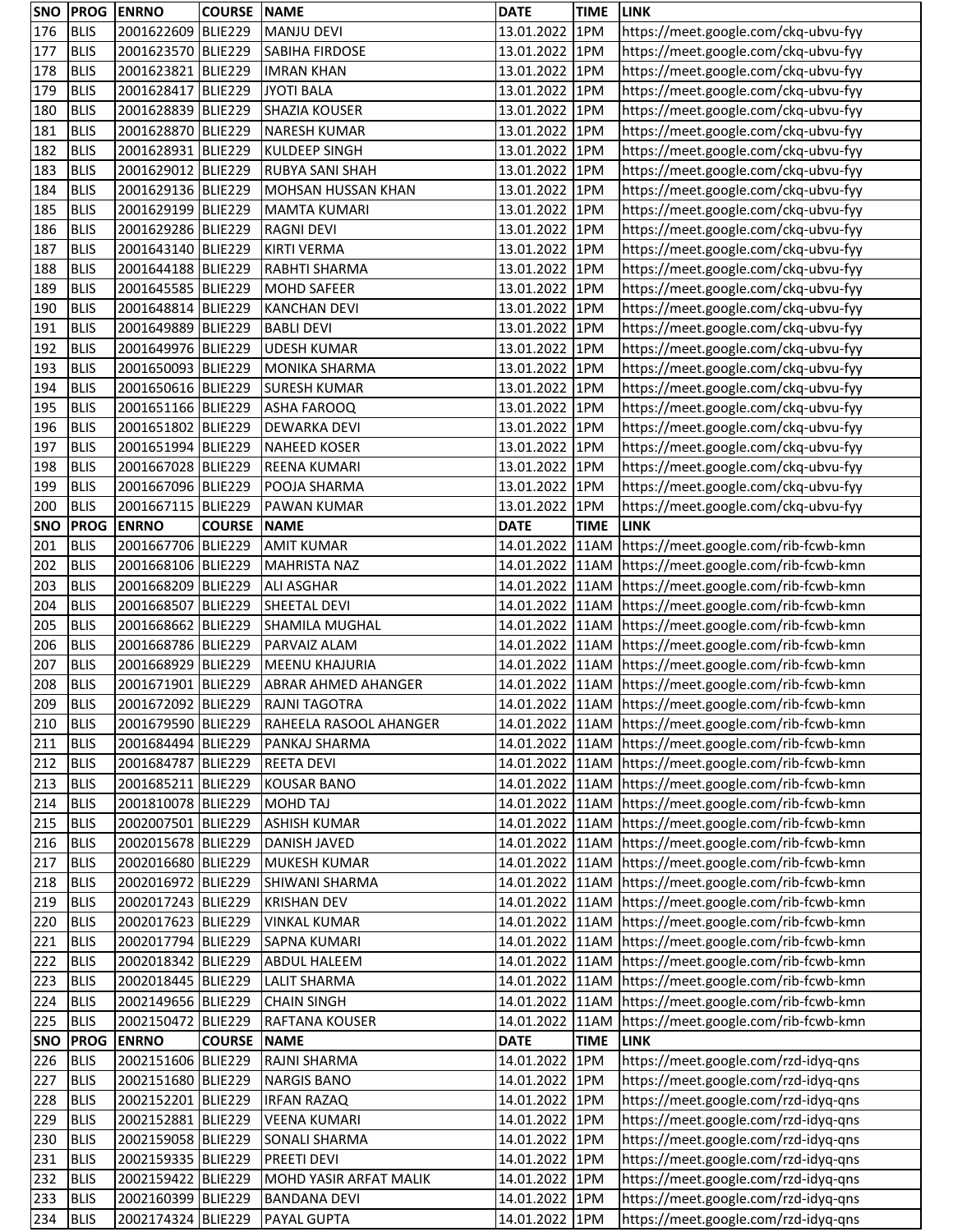| 235        | <b>BLIS</b>                | 2002174366 BLIE229                       |                    | <b>MOHD SHAHID</b>                            | 14.01.2022 1PM                   |             | https://meet.google.com/rzd-idyq-qns                                                                             |
|------------|----------------------------|------------------------------------------|--------------------|-----------------------------------------------|----------------------------------|-------------|------------------------------------------------------------------------------------------------------------------|
| 236        | <b>BLIS</b>                | 2002176760 BLIE229                       |                    | KULSOOM BANO BAZDAR                           | 14.01.2022 1PM                   |             | https://meet.google.com/rzd-idyq-qns                                                                             |
| 237        | <b>BLIS</b>                | 2002176939 BLIE229                       |                    | <b>IMTYAZ AHMAD</b>                           | 14.01.2022 1PM                   |             | https://meet.google.com/rzd-idyq-qns                                                                             |
| 238        | <b>BLIS</b>                | 2002199507 BLIE229                       |                    | <b>KALWANT SINGH</b>                          | 14.01.2022 1PM                   |             | https://meet.google.com/rzd-idyq-qns                                                                             |
| 239        | <b>BLIS</b>                | 2002199744 BLIE229                       |                    | SANDEEP KUMAR PANOTRA                         | 14.01.2022 1PM                   |             | https://meet.google.com/rzd-idyq-qns                                                                             |
| 240        | <b>BLIS</b>                | 2002199770 BLIE229                       |                    | <b>ASIF JOHN</b>                              | 14.01.2022 1PM                   |             | https://meet.google.com/rzd-idyq-qns                                                                             |
| 241        | <b>BLIS</b>                | 2002200038 BLIE229                       |                    | <b>NAZIA BANOO</b>                            | 14.01.2022 1PM                   |             | https://meet.google.com/rzd-idyq-qns                                                                             |
| 242        | <b>BLIS</b>                | 2002200486 BLIE229                       |                    | <b>AMANPRET KOUR</b>                          | 14.01.2022 1PM                   |             | https://meet.google.com/rzd-idyq-qns                                                                             |
| 243        | <b>BLIS</b>                | 2002202642 BLIE229                       |                    | <b>SUMRAN KUMARI</b>                          | 14.01.2022 1PM                   |             | https://meet.google.com/rzd-idyq-qns                                                                             |
| 244        | <b>BLIS</b>                | 2002202961 BLIE229                       |                    | JAGRITI SUDAN                                 | 14.01.2022 1PM                   |             | https://meet.google.com/rzd-idyq-qns                                                                             |
| 245        | <b>BLIS</b>                | 2002203187 BLIE229                       |                    | SHIVANGI MAHAJAN                              | 14.01.2022 1PM                   |             | https://meet.google.com/rzd-idyq-qns                                                                             |
| 246        | <b>BLIS</b>                | 2002203232 BLIE229                       |                    | <b>KALEEM AKHTER</b>                          | 14.01.2022 1PM                   |             | https://meet.google.com/rzd-idyq-qns                                                                             |
| 247        | <b>BLIS</b>                | 2002205446 BLIE229                       |                    | <b>ZABINA KOUSER</b>                          | 14.01.2022 1PM                   |             | https://meet.google.com/rzd-idyq-qns                                                                             |
| 248        | <b>BLIS</b>                | 2002213190 BLIE229                       |                    | <b>ATISH SHARMA</b>                           | 14.01.2022 1PM                   |             | https://meet.google.com/rzd-idyq-qns                                                                             |
| 249        | <b>BLIS</b>                | 2002217684 BLIE229                       |                    | <b>NAIMA BANOO</b>                            | 14.01.2022 1PM                   |             | https://meet.google.com/rzd-idyq-qns                                                                             |
| 250        | <b>BLIS</b>                | 2002217982 BLIE229                       |                    | <b>MUSKAN PANDIT</b>                          | 14.01.2022 1PM                   |             | https://meet.google.com/rzd-idyq-qns                                                                             |
| <b>SNO</b> | <b>PROG</b>                | <b>ENRNO</b>                             | <b>COURSE</b>      | <b>NAME</b>                                   | <b>DATE</b>                      | <b>TIME</b> | <b>LINK</b>                                                                                                      |
| 251        | <b>BLIS</b>                | 2002263458 BLIE229                       |                    | ASSIF IQBAL MALIK                             |                                  |             | 15.01.2022 11AM https://meet.google.com/abu-afbt-exd                                                             |
| 252        | <b>BLIS</b>                | 2002392199 BLIE229                       |                    | <b>REETIKA NAGGI</b>                          |                                  |             | 15.01.2022 11AM https://meet.google.com/abu-afbt-exd                                                             |
| 253        | <b>BLIS</b>                | 2002394360 BLIE229                       |                    | KHALID MEHMOOD                                |                                  |             | 15.01.2022 11AM https://meet.google.com/abu-afbt-exd                                                             |
| 254        | <b>BLIS</b>                | 2002395705 BLIE229                       |                    | NEHREEZ TABASUM                               |                                  |             | 15.01.2022 11AM https://meet.google.com/abu-afbt-exd                                                             |
| 255        | <b>BLIS</b>                | 2002395789 BLIE229                       |                    | <b>JAVAID IQBAL</b>                           |                                  |             | 15.01.2022 11AM https://meet.google.com/abu-afbt-exd                                                             |
| 256        | <b>BLIS</b>                | 2002425970 BLIE229                       |                    | <b>ANISH KUMAR</b>                            |                                  |             | 15.01.2022 11AM https://meet.google.com/abu-afbt-exd                                                             |
| 257        | <b>BLIS</b>                | 2002425991 BLIE229                       |                    | <b>PUJA DEVI</b>                              |                                  |             | 15.01.2022 11AM https://meet.google.com/abu-afbt-exd                                                             |
| 258        | <b>BLIS</b>                | 2002439948 BLIE229                       |                    | PAWAN SHARMA                                  |                                  |             | 15.01.2022 11AM https://meet.google.com/abu-afbt-exd                                                             |
| 259        | <b>BLIS</b>                | 2002468946 BLIE229                       |                    | POOJA DEVI                                    |                                  |             | 15.01.2022 11AM https://meet.google.com/abu-afbt-exd                                                             |
| 260        | <b>BLIS</b>                | 2002468951 BLIE229                       |                    | SHEETAL RANI                                  |                                  |             | 15.01.2022 11AM https://meet.google.com/abu-afbt-exd                                                             |
| 261        | <b>BLIS</b>                | 2002468967 BLIE229                       |                    | MITALI KANCHRU                                |                                  |             | 15.01.2022 11AM https://meet.google.com/abu-afbt-exd                                                             |
|            | <b>BLIS</b>                | 2002468972 BLIE229                       |                    | <b>KAMALPREET KOUR</b>                        |                                  |             | 15.01.2022   11AM   https://meet.google.com/abu-afbt-exd                                                         |
| 262<br>263 | <b>BLIS</b>                | 2002478008 BLIE229                       |                    | <b>JASBEER SINGH</b>                          |                                  |             | 15.01.2022 11AM https://meet.google.com/abu-afbt-exd                                                             |
|            |                            | 2002491571                               |                    |                                               |                                  |             |                                                                                                                  |
| 264        | <b>BLIS</b><br><b>BLIS</b> | 2002491587 BLIE229                       | BLIE229            | SHEETAL SHARMA                                |                                  |             | 15.01.2022   11AM   https://meet.google.com/abu-afbt-exd                                                         |
| 265        | <b>BLIS</b>                | 2002530981 BLIE229                       |                    | RINKU SHARMA<br><b>ASMA KHATOON</b>           |                                  |             | 15.01.2022 11AM https://meet.google.com/abu-afbt-exd                                                             |
| 266<br>267 | <b>BLIS</b>                | 2002530997 BLIE229                       |                    | SHEETAL SHARMA                                |                                  |             | 15.01.2022 11AM https://meet.google.com/abu-afbt-exd<br>15.01.2022 11AM https://meet.google.com/abu-afbt-exd     |
|            |                            |                                          |                    | <b>SONIA</b>                                  |                                  |             |                                                                                                                  |
| 268<br>269 | <b>BLIS</b><br><b>BLIS</b> | 2002613319 BLIE229                       |                    | 2002630851 BLIE229 AJUKTA SHARMA              |                                  |             | 15.01.2022   11AM   https://meet.google.com/abu-afbt-exd<br>15.01.2022 11AM https://meet.google.com/abu-afbt-exd |
|            | <b>BLIS</b>                | 2002679147 BLIE229                       |                    |                                               |                                  |             |                                                                                                                  |
| 270        |                            |                                          |                    | <b>DEEPAK KUMAR SHARMA</b>                    |                                  |             | 15.01.2022 11AM https://meet.google.com/abu-afbt-exd<br>15.01.2022 11AM https://meet.google.com/abu-afbt-exd     |
| 271        | <b>BLIS</b>                | 2002715157 BLIE229<br>2002715178 BLIE229 |                    | SHAZIA PARVEEN                                |                                  |             |                                                                                                                  |
| 272        | <b>BLIS</b>                |                                          |                    | JYOTI KANWAR SHEKHAWAT                        |                                  |             | 15.01.2022 11AM https://meet.google.com/abu-afbt-exd                                                             |
| 273        | <b>BLIS</b>                | 2002715183 BLIE229                       |                    | <b>ALISHA BHARTI</b><br><b>HARSHI KACHROO</b> |                                  |             | 15.01.2022 11AM https://meet.google.com/abu-afbt-exd                                                             |
| 274        | <b>BLIS</b>                | 2002715202 BLIE229<br>2002742825 BLIE229 |                    | <b>SURYA CHECK</b>                            |                                  |             | 15.01.2022 11AM https://meet.google.com/abu-afbt-exd                                                             |
| 275        | <b>BLIS</b>                | <b>ENRNO</b>                             | <b>COURSE NAME</b> |                                               | <b>DATE</b>                      | <b>TIME</b> | 15.01.2022 11AM https://meet.google.com/abu-afbt-exd                                                             |
| <b>SNO</b> | <b>PROG</b>                | 2002769024 BLIE229                       |                    |                                               | 15.01.2022 1PM                   |             | <b>LINK</b>                                                                                                      |
| 276        | <b>BLIS</b>                |                                          |                    | <b>TANU</b>                                   |                                  |             | https://meet.google.com/nsw-zgnv-kno                                                                             |
| 277<br>278 | <b>BLIS</b><br><b>BLIS</b> | 2002770745 BLIE229<br>2002808136 BLIE229 |                    | <b>REKHA RANI</b><br><b>FOZIA KOUSER</b>      | 15.01.2022 1PM<br>15.01.2022 1PM |             | https://meet.google.com/nsw-zgnv-kno<br>https://meet.google.com/nsw-zgnv-kno                                     |
|            |                            |                                          |                    | <b>SHAGUN BALA</b>                            |                                  |             |                                                                                                                  |
| 279        | <b>BLIS</b>                | 2002898700 BLIE229                       |                    |                                               | 15.01.2022 1PM                   |             | https://meet.google.com/nsw-zgnv-kno                                                                             |
| 280        | <b>BLIS</b>                | 2002898720 BLIE229                       |                    | NEELAM KUMARI                                 | 15.01.2022 1PM                   |             | https://meet.google.com/nsw-zgnv-kno                                                                             |
| 281        | <b>BLIS</b>                | 2002898736 BLIE229                       |                    | NITU DEVI                                     | 15.01.2022 1PM                   |             | https://meet.google.com/nsw-zgnv-kno                                                                             |
| 282        | <b>BLIS</b>                | 2002970131 BLIE229                       |                    | <b>AVILASHA</b>                               | 15.01.2022 1PM                   |             | https://meet.google.com/nsw-zgnv-kno                                                                             |
| 283        | <b>BLIS</b>                | 2003004770 BLIE229                       |                    | <b>ANKIT KUMAR</b>                            | 15.01.2022 1PM                   |             | https://meet.google.com/nsw-zgnv-kno                                                                             |
| 284        | <b>BLIS</b>                | 2003004810 BLIE229                       |                    | <b>DEEPAK SINGH</b>                           | 15.01.2022 1PM                   |             | https://meet.google.com/nsw-zgnv-kno                                                                             |
| 285        | <b>BLIS</b>                | 2003004847 BLIE229                       |                    | <b>MEENAKSHI SUDAN</b>                        | 15.01.2022 1PM                   |             | https://meet.google.com/nsw-zgnv-kno                                                                             |
| 286        | <b>BLIS</b>                | 2003004852 BLIE229                       |                    | RADIKA RAINA                                  | 15.01.2022 1PM                   |             | https://meet.google.com/nsw-zgnv-kno                                                                             |
| 287        | <b>BLIS</b>                | 2003004868 BLIE229                       |                    | <b>SONIKA DEVI</b>                            | 15.01.2022 1PM                   |             | https://meet.google.com/nsw-zgnv-kno                                                                             |
| 288        | <b>BLIS</b>                | 2003004873 BLIE229                       |                    | NISHA JAMWAL                                  | 15.01.2022 1PM                   |             | https://meet.google.com/nsw-zgnv-kno                                                                             |
| 289        | <b>BLIS</b>                | 2003004889 BLIE229                       |                    | <b>PRIYA</b>                                  | 15.01.2022 1PM                   |             | https://meet.google.com/nsw-zgnv-kno                                                                             |
| 290        | <b>BLIS</b>                | 2003004894 BLIE229                       |                    | <b>NEHA SAMNOTRA</b>                          | 15.01.2022 1PM                   |             | https://meet.google.com/nsw-zgnv-kno                                                                             |
| 291        | <b>BLIS</b>                | 2003098002 BLIE229                       |                    | <b>RITU KUMARI</b>                            | 15.01.2022 1PM                   |             | https://meet.google.com/nsw-zgnv-kno                                                                             |
| 292        | <b>BLIS</b>                | 2003098260 BLIE229                       |                    | <b>ASMA NAWAZ DAR</b>                         | 15.01.2022 1PM                   |             | https://meet.google.com/nsw-zgnv-kno                                                                             |
| 293        | <b>BLIS</b>                | 2003098300 BLIE229                       |                    | <b>NEETU BAINS</b>                            | 15.01.2022 1PM                   |             | https://meet.google.com/nsw-zgnv-kno                                                                             |
| 294        | <b>BLIS</b>                | 2003098825 BLIE229                       |                    | <b>RIMPY SHARMA</b>                           | 15.01.2022 1PM                   |             | https://meet.google.com/nsw-zgnv-kno                                                                             |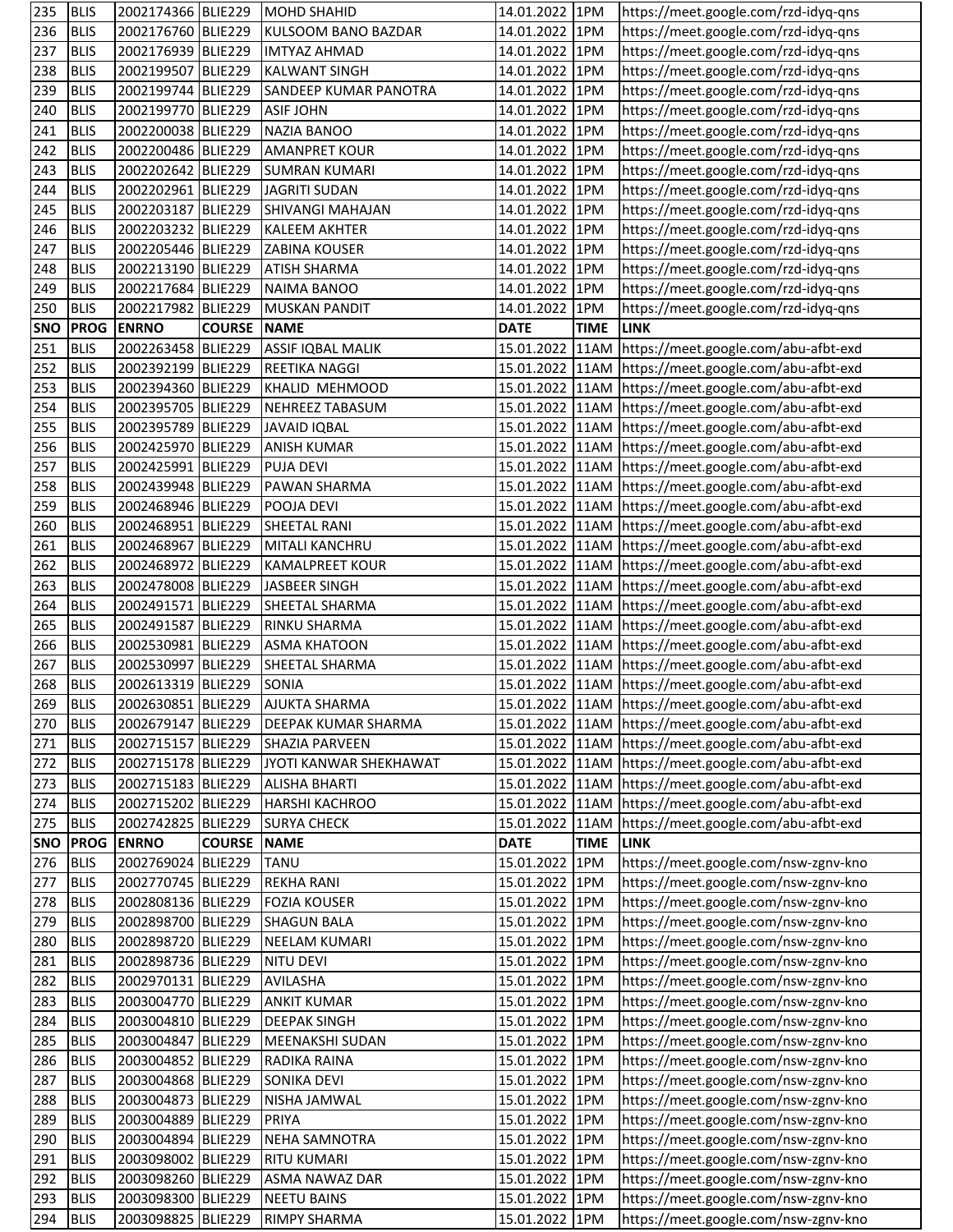| 295        | <b>BLIS</b> |                    |               | 2003100516 BLIE229 ABIDA KOSER | 15.01.2022 1PM  |             | https://meet.google.com/nsw-zgnv-kno                     |
|------------|-------------|--------------------|---------------|--------------------------------|-----------------|-------------|----------------------------------------------------------|
| 296        | <b>BLIS</b> | 2003100666 BLIE229 |               | <b>NEHA DEVI</b>               | 15.01.2022 1PM  |             | https://meet.google.com/nsw-zgnv-kno                     |
| 297        | <b>BLIS</b> | 2003175120 BLIE229 |               | <b>NUSRAT JAHAN</b>            | 15.01.2022 1PM  |             | https://meet.google.com/nsw-zgnv-kno                     |
| 298        | <b>BLIS</b> | 2003175259 BLIE229 |               | <b>SARISHTA DEVI</b>           | 15.01.2022 1PM  |             | https://meet.google.com/nsw-zgnv-kno                     |
| 299        | <b>BLIS</b> | 2003175351 BLIE229 |               | <b>ANJU SINGH</b>              | 15.01.2022 1PM  |             | https://meet.google.com/nsw-zgnv-kno                     |
| 300        | <b>BLIS</b> | 2003175541 BLIE229 |               | SAIMA CHOWDHARY                | 15.01.2022 1PM  |             | https://meet.google.com/nsw-zgnv-kno                     |
| <b>SNO</b> | <b>PROG</b> | <b>ENRNO</b>       | <b>COURSE</b> | <b>NAME</b>                    | <b>DATE</b>     | <b>TIME</b> | <b>LINK</b>                                              |
| 301        | <b>BLIS</b> | 2003175644 BLIE229 |               | <b>ANURADHA PANDITA</b>        |                 |             | 17.01.2022 11AM https://meet.google.com/nsm-zpzf-ecy     |
| 302        | <b>BLIS</b> | 2003175670 BLIE229 |               | <b>NEHA SHARMA</b>             |                 |             | 17.01.2022 11AM https://meet.google.com/nsm-zpzf-ecy     |
| 303        | <b>BLIS</b> | 2003175794 BLIE229 |               | <b>SWARTI SANGRAL</b>          |                 |             | 17.01.2022   11AM   https://meet.google.com/nsm-zpzf-ecy |
| 304        | <b>BLIS</b> | 2003176229 BLIE229 |               | SHAHIDA PARVEEN                |                 |             | 17.01.2022 11AM https://meet.google.com/nsm-zpzf-ecy     |
| 305        | <b>BLIS</b> | 2003176255 BLIE229 |               | <b>RITU SHARMA</b>             |                 |             | 17.01.2022   11AM   https://meet.google.com/nsm-zpzf-ecy |
| 306        | <b>BLIS</b> | 2003276737 BLIE229 |               | PALLAVI DEVI                   |                 |             | 17.01.2022 11AM https://meet.google.com/nsm-zpzf-ecy     |
| 307        | <b>BLIS</b> | 2003286205 BLIE229 |               | <b>NAVEED AHMED</b>            |                 |             | 17.01.2022 11AM https://meet.google.com/nsm-zpzf-ecy     |
| 308        | <b>BLIS</b> | 2003286226 BLIE229 |               | SHEETAL BHARDWAL               |                 |             | 17.01.2022 11AM https://meet.google.com/nsm-zpzf-ecy     |
| 309        | <b>BLIS</b> | 2003286247 BLIE229 |               | <b>AVINASH</b>                 |                 |             | 17.01.2022 11AM https://meet.google.com/nsm-zpzf-ecy     |
| 310        | <b>BLIS</b> | 2003286252 BLIE229 |               | <b>NARESH KUMAR</b>            |                 |             | 17.01.2022 11AM https://meet.google.com/nsm-zpzf-ecy     |
| 311        | <b>BLIS</b> | 2003286268 BLIE229 |               | <b>MONIKA SANGRAL</b>          |                 |             | 17.01.2022 11AM https://meet.google.com/nsm-zpzf-ecy     |
| 312        | <b>BLIS</b> | 2003286273 BLIE229 |               | <b>BIKRAM SINGH</b>            |                 |             | 17.01.2022 11AM https://meet.google.com/nsm-zpzf-ecy     |
| 313        | <b>BLIS</b> | 2003286308 BLIE229 |               | <b>KULDEEP KUMAR</b>           |                 |             | 17.01.2022   11AM   https://meet.google.com/nsm-zpzf-ecy |
| 314        | <b>BLIS</b> | 2003286313 BLIE229 |               | <b>TAHIRA FERDOOS</b>          |                 |             | 17.01.2022 11AM https://meet.google.com/nsm-zpzf-ecy     |
| 315        | <b>BLIS</b> | 2003286329 BLIE229 |               | SAMRITI SHARMA                 |                 |             | 17.01.2022 11AM https://meet.google.com/nsm-zpzf-ecy     |
| 316        | <b>BLIS</b> | 2003286340 BLIE229 |               | <b>KETKI GUPTA</b>             |                 |             | 17.01.2022 11AM https://meet.google.com/nsm-zpzf-ecy     |
| 317        | <b>BLIS</b> | 2003286376 BLIE229 |               | <b>SONIA CHIB</b>              |                 |             | 17.01.2022 11AM https://meet.google.com/nsm-zpzf-ecy     |
| 318        | <b>BLIS</b> | 2003286381 BLIE229 |               | REKHA DAGORIA                  |                 |             | 17.01.2022   11AM   https://meet.google.com/nsm-zpzf-ecy |
| 319        | <b>BLIS</b> | 2003322283 BLIE229 |               | SHIVANI SHARMA                 |                 |             | 17.01.2022 11AM https://meet.google.com/nsm-zpzf-ecy     |
| 320        | <b>BLIS</b> | 2003330165 BLIE229 |               | JABEENA ANJUM                  |                 |             | 17.01.2022 11AM https://meet.google.com/nsm-zpzf-ecy     |
| 321        | <b>BLIS</b> | 2003330170 BLIE229 |               | <b>AMAN KANATHIA</b>           |                 |             | 17.01.2022 11AM https://meet.google.com/nsm-zpzf-ecy     |
| 322        | <b>BLIS</b> | 2003330205 BLIE229 |               | <b>GEETA</b>                   |                 |             | 17.01.2022 11AM https://meet.google.com/nsm-zpzf-ecy     |
| 323        | <b>BLIS</b> | 2003330210 BLIE229 |               | <b>TRIPTA RANI</b>             |                 |             | 17.01.2022 11AM https://meet.google.com/nsm-zpzf-ecy     |
| 324        | <b>BLIS</b> | 2003330226 BLIE229 |               | <b>NISHA KUMARI</b>            |                 |             | 17.01.2022 11AM https://meet.google.com/nsm-zpzf-ecy     |
| 325        | <b>BLIS</b> | 2003486543 BLIE229 |               | <b>ANAMIKA SHARMA</b>          |                 |             | 17.01.2022   11AM   https://meet.google.com/nsm-zpzf-ecy |
| <b>SNO</b> | <b>PROG</b> | <b>ENRNO</b>       | <b>COURSE</b> | <b>NAME</b>                    | <b>DATE</b>     | <b>TIME</b> | <b>ILINK</b>                                             |
| 326        | <b>BLIS</b> | 2003521808 BLIE229 |               | <b>RASMEET KOUR</b>            | 17.01.2022 1PM  |             | https://meet.google.com/wgb-cuyp-tyh                     |
| 327        | <b>BLIS</b> | 2003521813 BLIE229 |               | <b>SAHIL SHARMA</b>            | 17.01.2022 1PM  |             | https://meet.google.com/wgb-cuyp-tyh                     |
| 328        | <b>BLIS</b> | 2003521829 BLIE229 |               | <b>ROBINA KOSER</b>            | 17.01.2022 1PM  |             | https://meet.google.com/wgb-cuyp-tyh                     |
| 329        | <b>BLIS</b> | 2003521860 BLIE229 |               | NIDHI SHARMA                   | 17.01.2022 1PM  |             | https://meet.google.com/wgb-cuyp-tyh                     |
| 330        | <b>BLIS</b> | 2003521876 BLIE229 |               | SAHIL SINGH SAMBYAL            | 17.01.2022 1PM  |             | https://meet.google.com/wgb-cuyp-tyh                     |
| 331        | <b>BLIS</b> | 2003521921 BLIE229 |               | POONAM SHARMA                  | 17.01.2022 1PM  |             | https://meet.google.com/wgb-cuyp-tyh                     |
| 332        | <b>BLIS</b> | 2003681175 BLIE229 |               | <b>AJAY KUMAR</b>              | 17.01.2022 1PM  |             | https://meet.google.com/wgb-cuyp-tyh                     |
| 333        | <b>BLIS</b> | 2003681215 BLIE229 |               | <b>GAGANDEEP SINGH</b>         | 17.01.2022 1PM  |             | https://meet.google.com/wgb-cuyp-tyh                     |
| 334        | <b>BLIS</b> | 2003804860 BLIE229 |               | <b>RUPALI SHARMA</b>           | 17.01.2022 1PM  |             | https://meet.google.com/wgb-cuyp-tyh                     |
| 335        | <b>BLIS</b> | 2003804942 BLIE229 |               | <b>TINNY SAWHNEY</b>           | 17.01.2022 1PM  |             | https://meet.google.com/wgb-cuyp-tyh                     |
| 336        | <b>BLIS</b> | 2003905932 BLIE229 |               | <b>ARUN SHAH</b>               | 17.01.2022 1PM  |             | https://meet.google.com/wgb-cuyp-tyh                     |
| 337        | <b>BLIS</b> | 2003976068 BLIE229 |               | <b>SUKSHAM KUMAR</b>           | 17.01.2022 1PM  |             | https://meet.google.com/wgb-cuyp-tyh                     |
| 338        | <b>BLIS</b> | 2003976392 BLIE229 |               | <b>ANJALI SHARMA</b>           | 17.01.2022 1PM  |             | https://meet.google.com/wgb-cuyp-tyh                     |
| 339        | <b>BLIS</b> | 2003976561 BLIE229 |               | <b>NUSRIT SALEEM</b>           | 17.01.2022 1PM  |             | https://meet.google.com/wgb-cuyp-tyh                     |
| 340        | <b>BLIS</b> | 2003976746 BLIE229 |               | MOHD YASEEN NAIK               | 17.01.2022 1PM  |             | https://meet.google.com/wgb-cuyp-tyh                     |
| 341        | <b>BLIS</b> | 2003976807 BLIE229 |               | <b>MEENU BAKSHI</b>            | 17.01.2022 1PM  |             | https://meet.google.com/wgb-cuyp-tyh                     |
| 342        | <b>BLIS</b> | 2003976896 BLIE229 |               | <b>ASHRAF HUSSAIN</b>          | 17.01.2022 1PM  |             | https://meet.google.com/wgb-cuyp-tyh                     |
| 343        | <b>BLIS</b> | 2003977017 BLIE229 |               | PURVI SHARMA                   | 17.01.2022 1PM  |             | https://meet.google.com/wgb-cuyp-tyh                     |
| 344        | <b>BLIS</b> | 2003977444 BLIE229 |               | PRABHJYOTEKOUR                 | 17.01.2022 1PM  |             | https://meet.google.com/wgb-cuyp-tyh                     |
| 345        | <b>BLIS</b> | 2003977932 BLIE229 |               | <b>MONIKA SHARMA</b>           | 17.01.2022 1PM  |             | https://meet.google.com/wgb-cuyp-tyh                     |
| 346        | <b>BLIS</b> | 2003977980 BLIE229 |               | <b>HARJOT KOUR</b>             | 17.01.2022 1PM  |             | https://meet.google.com/wgb-cuyp-tyh                     |
| 347        | <b>BLIS</b> | 2003978060 BLIE229 |               | <b>AMBICA LUTHRA</b>           | 17.01.2022 1PM  |             | https://meet.google.com/wgb-cuyp-tyh                     |
| 348        | <b>BLIS</b> | 2003978311 BLIE229 |               | ROOPA KUMARI                   | 17.01.2022 1PM  |             | https://meet.google.com/wgb-cuyp-tyh                     |
| 349        | <b>BLIS</b> | 2003978651 BLIE229 |               | <b>JITO DEVI</b>               | 17.01.2022 1PM  |             | https://meet.google.com/wgb-cuyp-tyh                     |
| 350        | <b>BLIS</b> | 2003979010 BLIE229 |               | <b>BALVINDER SINGH</b>         | 17.01.2022 1PM  |             | https://meet.google.com/wgb-cuyp-tyh                     |
| <b>SNO</b> | <b>PROG</b> | <b>ENRNO</b>       | <b>COURSE</b> | <b>NAME</b>                    | <b>DATE</b>     | <b>TIME</b> | <b>LINK</b>                                              |
| 351        | <b>BLIS</b> | 2003979513 BLIE229 |               | <b>ASHA PURI</b>               | 18.01.2022 11AM |             | https://meet.google.com/ewn-pogz-drm                     |
| 352        | <b>BLIS</b> | 2003980197 BLIE229 |               | DIKSHA RANDHAWA                |                 |             | 18.01.2022 11AM https://meet.google.com/ewn-pogz-drm     |
| 353        | <b>BLIS</b> | 2004131260 BLIE229 |               | <b>VAISHALI SAINI</b>          |                 |             | 18.01.2022 11AM https://meet.google.com/ewn-pogz-drm     |
|            |             |                    |               |                                |                 |             |                                                          |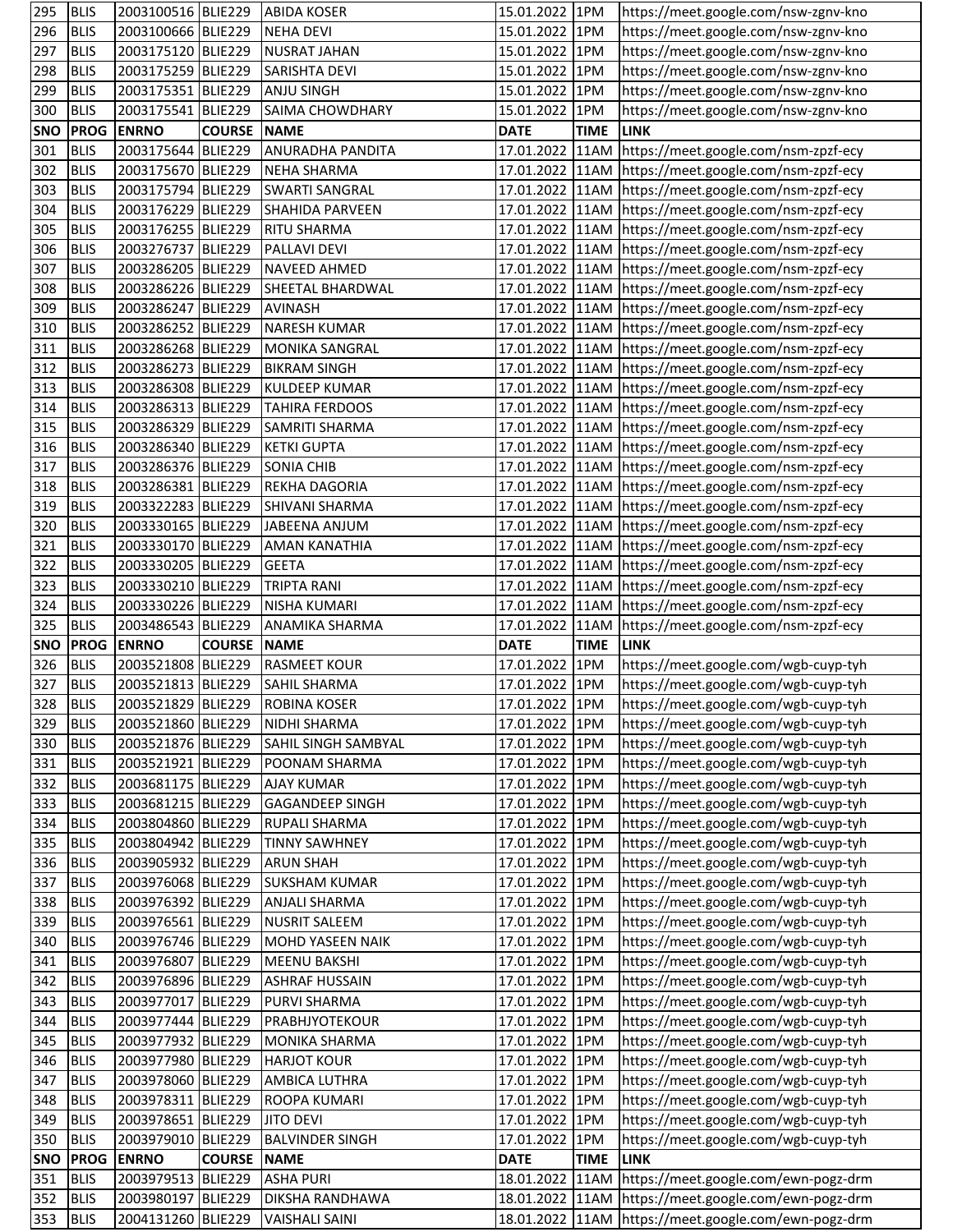| 354        | <b>BLIS</b> | 2004131337 BLIE229 |               | MONIKA DEVI CHIB             |                 |             | 18.01.2022 11AM https://meet.google.com/ewn-pogz-drm     |
|------------|-------------|--------------------|---------------|------------------------------|-----------------|-------------|----------------------------------------------------------|
| 355        | <b>BLIS</b> | 2004131743 BLIE229 |               | <b>SUMAN BALLA</b>           |                 |             | 18.01.2022 11AM https://meet.google.com/ewn-pogz-drm     |
| 356        | <b>BLIS</b> | 2004131790 BLIE229 |               | <b>NAZIA MALIK</b>           |                 |             | 18.01.2022 11AM https://meet.google.com/ewn-pogz-drm     |
| 357        | <b>BLIS</b> | 2004191399 BLIE229 |               | <b>ARJUN SINGH KATOCH</b>    |                 |             | 18.01.2022 11AM https://meet.google.com/ewn-pogz-drm     |
| 358        | <b>BLIS</b> | 2004191450 BLIE229 |               | SAJAD AHMED SOHIL            |                 |             | 18.01.2022 11AM https://meet.google.com/ewn-pogz-drm     |
| 359        | <b>BLIS</b> | 2004297328 BLIE229 |               | <b>SURBHI SHARMA</b>         |                 |             | 18.01.2022 11AM https://meet.google.com/ewn-pogz-drm     |
| 360        | <b>BLIS</b> | 2004297354 BLIE229 |               | <b>MONA DEVI</b>             |                 |             | 18.01.2022 11AM https://meet.google.com/ewn-pogz-drm     |
| 361        | <b>BLIS</b> | 2004297375 BLIE229 |               | <b>ESHA DEVI</b>             |                 |             | 18.01.2022 11AM https://meet.google.com/ewn-pogz-drm     |
| 362        | <b>BLIS</b> | 2004297457 BLIE229 |               | <b>SUSHMA DEVI</b>           |                 |             | 18.01.2022 11AM https://meet.google.com/ewn-pogz-drm     |
| 363        | <b>BLIS</b> | 2004300226 BLIE229 |               | <b>SATISH KUMAR</b>          |                 |             | 18.01.2022   11AM   https://meet.google.com/ewn-pogz-drm |
| 364        | <b>BLIS</b> | 2004300571 BLIE229 |               | POOJA DEVI                   |                 |             | 18.01.2022   11AM   https://meet.google.com/ewn-pogz-drm |
| 365        | <b>BLIS</b> | 2004300627 BLIE229 |               | <b>MEKHA KUMARI</b>          |                 |             | 18.01.2022 11AM https://meet.google.com/ewn-pogz-drm     |
| 366        | <b>BLIS</b> | 2004300822 BLIE229 |               | <b>VEENA DEVI</b>            |                 |             | 18.01.2022 11AM https://meet.google.com/ewn-pogz-drm     |
| 367        | <b>BLIS</b> | 2004300925 BLIE229 |               | <b>VISHALI MALHOTRA</b>      |                 |             | 18.01.2022 11AM https://meet.google.com/ewn-pogz-drm     |
| 368        | <b>BLIS</b> | 2004301346 BLIE229 |               | SHIVANI                      |                 |             | 18.01.2022 11AM https://meet.google.com/ewn-pogz-drm     |
| 369        | <b>BLIS</b> | 2004353910 BLIE229 |               | <b>SAT PAUL</b>              |                 |             | 18.01.2022 11AM https://meet.google.com/ewn-pogz-drm     |
| 370        | <b>BLIS</b> | 2004354156 BLIE229 |               | SHIVANI SHARMA               |                 |             | 18.01.2022 11AM https://meet.google.com/ewn-pogz-drm     |
| 371        | <b>BLIS</b> | 2004354388 BLIE229 |               | <b>ARTI KOTWAL</b>           |                 |             | 18.01.2022 11AM https://meet.google.com/ewn-pogz-drm     |
| 372        | <b>BLIS</b> | 2004354480 BLIE229 |               | <b>AZHER SOHAIL</b>          |                 |             | 18.01.2022   11AM   https://meet.google.com/ewn-pogz-drm |
| 373        | <b>BLIS</b> | 2004445092 BLIE229 |               | <b>BHARAT BUSHAN</b>         |                 |             | 18.01.2022 11AM https://meet.google.com/ewn-pogz-drm     |
| 374        | <b>BLIS</b> | 2004470053 BLIE229 |               | <b>AMAN JYOT</b>             |                 |             | 18.01.2022 11AM https://meet.google.com/ewn-pogz-drm     |
| 375        | <b>BLIS</b> | 2004833821 BLIE229 |               | <b>RAVINDER SINGH</b>        |                 |             | 18.01.2022 11AM https://meet.google.com/ewn-pogz-drm     |
| <b>SNO</b> | <b>PROG</b> | <b>ENRNO</b>       | <b>COURSE</b> | <b>NAME</b>                  | <b>DATE</b>     | <b>TIME</b> | <b>LINK</b>                                              |
| 376        | <b>BLIS</b> | 2005200725 BLIE229 |               | <b>ASHA KUMARI</b>           | 18.01.2022 1PM  |             | https://meet.google.com/mnz-ztho-jzf                     |
| 377        | <b>BLIS</b> | 2005206298 BLIE229 |               | <b>ARCHNA DEVI</b>           | 18.01.2022 1PM  |             | https://meet.google.com/mnz-ztho-jzf                     |
| 378        | <b>BLIS</b> | 2005206549 BLIE229 |               | <b>MUKESH KUMAR</b>          | 18.01.2022 1PM  |             | https://meet.google.com/mnz-ztho-jzf                     |
| 379        | <b>BLIS</b> | 2005206934 BLIE229 |               | <b>SHUVAM SHARMA</b>         | 18.01.2022 1PM  |             | https://meet.google.com/mnz-ztho-jzf                     |
| 380        | <b>BLIS</b> | 2005207015 BLIE229 |               | KAJAL SHARMA                 | 18.01.2022 1PM  |             | https://meet.google.com/mnz-ztho-jzf                     |
| 381        | <b>BLIS</b> | 2005207210 BLIE229 |               | <b>EKTA CHOUDHARY</b>        | 18.01.2022 1PM  |             | https://meet.google.com/mnz-ztho-jzf                     |
| 382        | <b>BLIS</b> | 2005207289 BLIE229 |               | <b>BASHARAT HUSSAIN LONE</b> | 18.01.2022 1PM  |             | https://meet.google.com/mnz-ztho-jzf                     |
| 383        | <b>BLIS</b> | 2005207340 BLIE229 |               | <b>MOHIT RAINA</b>           | 18.01.2022 1PM  |             | https://meet.google.com/mnz-ztho-jzf                     |
| 384        | <b>BLIS</b> | 2005207416 BLIE229 |               | <b>INDU SHARMA</b>           | 18.01.2022 1PM  |             | https://meet.google.com/mnz-ztho-jzf                     |
| 385        | <b>BLIS</b> | 2005207442 BLIE229 |               | <b>MANALI SHARMA</b>         | 18.01.2022 1PM  |             | https://meet.google.com/mnz-ztho-jzf                     |
| 386        | <b>BLIS</b> | 2005207910 BLIE229 |               | <b>BABITA</b>                | 18.01.2022 1PM  |             | https://meet.google.com/mnz-ztho-jzf                     |
| 387        | <b>BLIS</b> | 2005207993 BLIE229 |               | <b>MANMOHAN SINGH</b>        | 18.01.2022 1PM  |             | https://meet.google.com/mnz-ztho-jzf                     |
| 388        | <b>BLIS</b> | 2005337889 BLIE229 |               | <b>SHAGUFTA NISHAT</b>       | 18.01.2022 1PM  |             | https://meet.google.com/mnz-ztho-jzf                     |
| 389        | <b>BLIS</b> | 2005337960 BLIE229 |               | <b>RAKESH KUMAR</b>          | 18.01.2022 1PM  |             | https://meet.google.com/mnz-ztho-jzf                     |
| 390        | <b>BLIS</b> | 2005338000 BLIE229 |               | <b>NUSRAT JAHAN</b>          | 18.01.2022 1PM  |             | https://meet.google.com/mnz-ztho-jzf                     |
| 391        | <b>BLIS</b> | 2005460770 BLIE229 |               | <b>AKRITI GUPTA</b>          | 18.01.2022 1PM  |             | https://meet.google.com/mnz-ztho-jzf                     |
| 392        | <b>BLIS</b> | 2005460785 BLIE229 |               | <b>ZABINA KOSER</b>          | 18.01.2022 1PM  |             | https://meet.google.com/mnz-ztho-jzf                     |
| 393        | <b>BLIS</b> | 2005460790 BLIE229 |               | <b>RIMPY DEVI</b>            | 18.01.2022 1PM  |             | https://meet.google.com/mnz-ztho-jzf                     |
| 394        | <b>BLIS</b> | 2005592858 BLIE229 |               | <b>ATTINDER KOUR</b>         | 18.01.2022 1PM  |             | https://meet.google.com/mnz-ztho-jzf                     |
| 395        | <b>BLIS</b> | 2005651499 BLIE229 |               | <b>MAMTA</b>                 | 18.01.2022 1PM  |             | https://meet.google.com/mnz-ztho-jzf                     |
| 396        | <b>BLIS</b> | 2005742270 BLIE229 |               | <b>SILVI GUPTA</b>           | 18.01.2022 1PM  |             | https://meet.google.com/mnz-ztho-jzf                     |
| 397        | <b>BLIS</b> | 2005796194 BLIE229 |               | SABIHA FATIMA                | 18.01.2022 1PM  |             | https://meet.google.com/mnz-ztho-jzf                     |
| 398        | <b>BLIS</b> | 2005848810 BLIE229 |               | <b>NARESH KUMAR</b>          | 18.01.2022 1PM  |             | https://meet.google.com/mnz-ztho-jzf                     |
| 399        | <b>BLIS</b> | 2005857140 BLIE229 |               | <b>ANKITA DEVI</b>           | 18.01.2022 1PM  |             | https://meet.google.com/mnz-ztho-jzf                     |
| 400        | <b>BLIS</b> | 2005946519 BLIE229 |               | <b>ASHOK KUMAR</b>           | 18.01.2022 1PM  |             | https://meet.google.com/mnz-ztho-jzf                     |
| <b>SNO</b> | <b>PROG</b> | <b>ENRNO</b>       | <b>COURSE</b> | <b>NAME</b>                  | <b>DATE</b>     | <b>TIME</b> | <b>LINK</b>                                              |
| 401        | <b>BLIS</b> | 2005948358 BLIE229 |               | <b>NEHA BHARDWAJ</b>         |                 |             | 19.01.2022 11AM https://meet.google.com/nup-gcqj-xsw     |
| 402        | <b>BLIS</b> | 2005948424 BLIE229 |               | PRIYA                        | 19.01.2022 11AM |             | https://meet.google.com/nup-gcqj-xsw                     |
| 403        | <b>BLIS</b> | 2005951705 BLIE229 |               | DISHA SHARMA                 |                 |             | 19.01.2022 11AM https://meet.google.com/nup-gcqj-xsw     |
| 404        | <b>BLIS</b> | 2005953436 BLIE229 |               | SAHIL THAPA                  |                 |             | 19.01.2022 11AM https://meet.google.com/nup-gcqj-xsw     |
| 405        | <b>BLIS</b> | 2005984632 BLIE229 |               | ASHU SHARMA                  |                 |             | 19.01.2022 11AM https://meet.google.com/nup-gcqj-xsw     |
| 406        | <b>BLIS</b> | 2006069775 BLIE229 |               | <b>SOHAN LAL</b>             |                 |             | 19.01.2022 11AM https://meet.google.com/nup-gcqj-xsw     |
| 407        | <b>BLIS</b> | 2006069820 BLIE229 |               | <b>INDU KUMARI</b>           |                 |             | 19.01.2022   11AM   https://meet.google.com/nup-gcqj-xsw |
| 408        | <b>BLIS</b> | 2006069986 BLIE229 |               | ARUN KUMAR THAKER            |                 |             | 19.01.2022 11AM https://meet.google.com/nup-gcqj-xsw     |
| 409        | <b>BLIS</b> | 2006135922 BLIE229 |               | <b>KANIKA SHARMA</b>         |                 |             | 19.01.2022 11AM https://meet.google.com/nup-gcqj-xsw     |
| 410        | <b>BLIS</b> | 2006223216 BLIE229 |               | MUSTENFER YASEEN BALI        |                 |             | 19.01.2022 11AM https://meet.google.com/nup-gcqj-xsw     |
| 411        | <b>BLIS</b> | 2006259646 BLIE229 |               | <b>SUNIR THAKUR</b>          |                 |             | 19.01.2022   11AM   https://meet.google.com/nup-gcqj-xsw |
| 412        | <b>BLIS</b> | 2006263498 BLIE229 |               | <b>SHIBU S</b>               |                 |             | 19.01.2022 11AM https://meet.google.com/nup-gcqj-xsw     |
| 413        | <b>BLIS</b> | 2006333018 BLIE229 |               | <b>ANKIT SHARMA</b>          |                 |             | 19.01.2022 11AM https://meet.google.com/nup-gcqj-xsw     |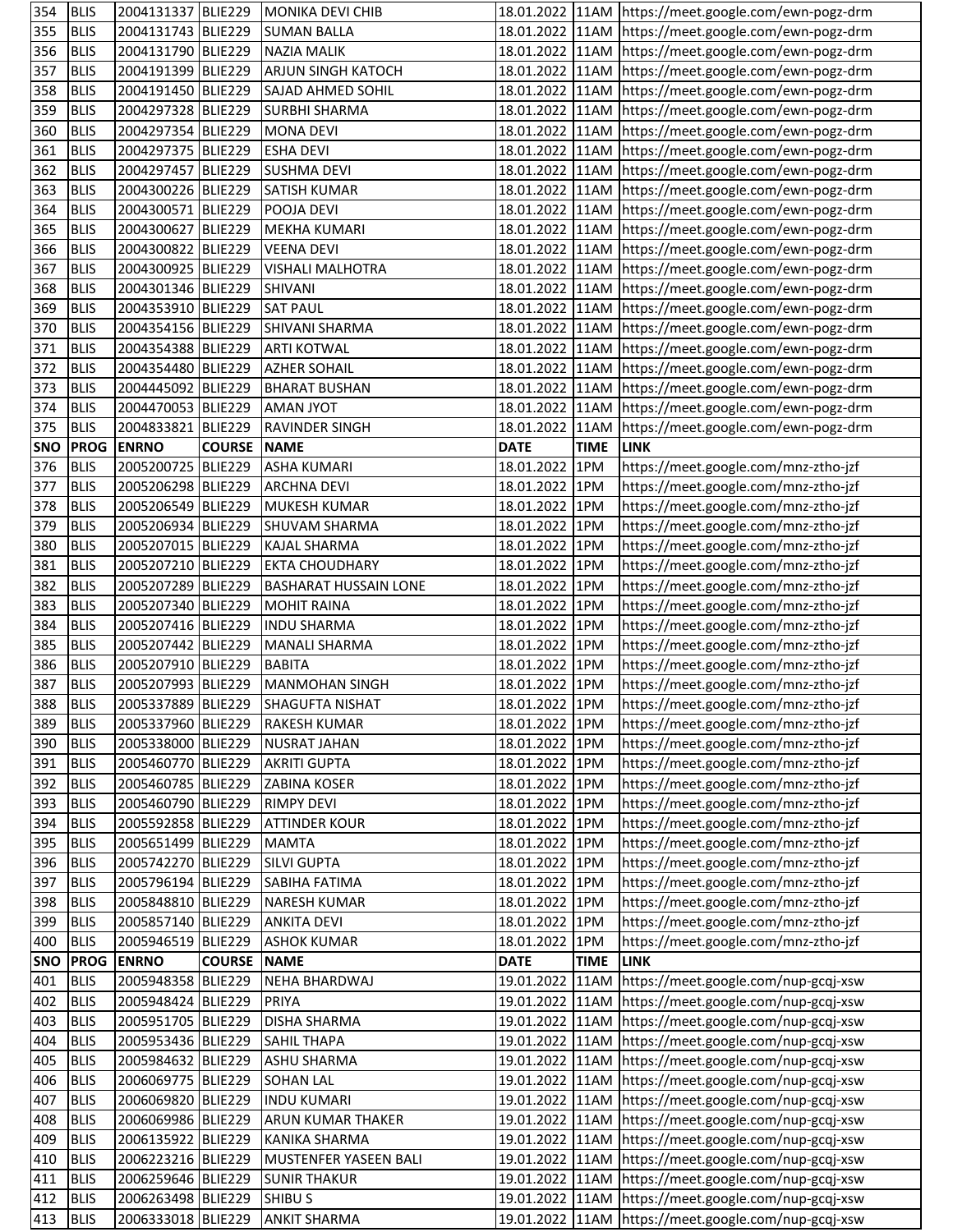| 414        | <b>BLIS</b> | 2006357560 BLIE229 |                    | MOHAMMAD SAIF ULLAH        |                 |             | 19.01.2022   11AM   https://meet.google.com/nup-gcqj-xsw |
|------------|-------------|--------------------|--------------------|----------------------------|-----------------|-------------|----------------------------------------------------------|
| 415        | <b>BLIS</b> | 2006368349 BLIE229 |                    | <b>UMAR BIN FAROOQ</b>     |                 |             | 19.01.2022   11AM   https://meet.google.com/nup-gcqj-xsw |
| 416        | <b>BLIS</b> | 2006368626 BLIE229 |                    | <b>JOGINDER LAL</b>        |                 |             | 19.01.2022 11AM https://meet.google.com/nup-gcqj-xsw     |
| 417        | <b>BLIS</b> | 2006368842 BLIE229 |                    | <b>URVASHI ANAND</b>       |                 |             | 19.01.2022 11AM https://meet.google.com/nup-gcqj-xsw     |
| 418        | <b>BLIS</b> | 2006398750 BLIE229 |                    | SIDDHARTHA SANKAR DASH     |                 |             | 19.01.2022 11AM https://meet.google.com/nup-gcqj-xsw     |
| 419        | <b>BLIS</b> | 2006426018 BLIE229 |                    | <b>KULDEEP KUMAR</b>       |                 |             | 19.01.2022 11AM https://meet.google.com/nup-gcqj-xsw     |
| 420        | <b>BLIS</b> | 2006506303 BLIE229 |                    | SHEEMA QAZI                |                 |             | 19.01.2022 11AM https://meet.google.com/nup-gcqj-xsw     |
| 421        | <b>BLIS</b> | 2006506387 BLIE229 |                    | RAJNI CHANDEL              |                 |             | 19.01.2022 11AM https://meet.google.com/nup-gcqj-xsw     |
| 422        | <b>BLIS</b> | 2006507887 BLIE229 |                    | <b>RADHA RANI</b>          |                 |             | 19.01.2022 11AM https://meet.google.com/nup-gcqj-xsw     |
| 423        | <b>BLIS</b> | 2006508245 BLIE229 |                    | POONAM RATHORE             |                 |             | 19.01.2022 11AM https://meet.google.com/nup-gcqj-xsw     |
| 424        | <b>BLIS</b> | 2006508287 BLIE229 |                    | SAPNA SHARMA               |                 |             | 19.01.2022 11AM https://meet.google.com/nup-gcqj-xsw     |
| 425        | <b>BLIS</b> | 2006508380 BLIE229 |                    | AJAZ AHMED                 | 19.01.2022 11AM |             | https://meet.google.com/nup-gcqj-xsw                     |
| <b>SNO</b> | <b>PROG</b> | <b>ENRNO</b>       | <b>COURSE</b>      | <b>NAME</b>                | <b>DATE</b>     | <b>TIME</b> | <b>LINK</b>                                              |
| 426        | <b>BLIS</b> | 2006508456 BLIE229 |                    | <b>NITU DEVI</b>           | 19.01.2022 1PM  |             | https://meet.google.com/sea-ivwf-zkd                     |
| 427        | <b>BLIS</b> | 2006628528 BLIE229 |                    | SHILPA MEHRA               | 19.01.2022 1PM  |             | https://meet.google.com/sea-ivwf-zkd                     |
| 428        | <b>BLIS</b> | 2006633226 BLIE229 |                    | <b>RAJAT SHARMA</b>        | 19.01.2022 1PM  |             | https://meet.google.com/sea-ivwf-zkd                     |
| 429        | <b>BLIS</b> | 2006690627 BLIE229 |                    | NAZYA TABSUM               | 19.01.2022 1PM  |             | https://meet.google.com/sea-ivwf-zkd                     |
| 430        | <b>BLIS</b> | 2006814477 BLIE229 |                    | RIAZ AHMED KOHLI           | 19.01.2022 1PM  |             | https://meet.google.com/sea-ivwf-zkd                     |
| 431        | <b>BLIS</b> | 2006814820 BLIE229 |                    | SONIKA SHARMA              | 19.01.2022 1PM  |             | https://meet.google.com/sea-ivwf-zkd                     |
| 432        | <b>BLIS</b> | 2006814944 BLIE229 |                    | <b>DEEPAK CHOUDHARY</b>    | 19.01.2022 1PM  |             | https://meet.google.com/sea-ivwf-zkd                     |
| 433        | <b>BLIS</b> | 2006827480 BLIE229 |                    | <b>NISHU DEVI</b>          | 19.01.2022 1PM  |             | https://meet.google.com/sea-ivwf-zkd                     |
| 434        | <b>BLIS</b> | 2006895057 BLIE229 |                    | PARDEEP SINGH              | 19.01.2022 1PM  |             | https://meet.google.com/sea-ivwf-zkd                     |
| 435        | <b>BLIS</b> | 2006895099 BLIE229 |                    | <b>SHANAZ AKHTAR</b>       | 19.01.2022 1PM  |             | https://meet.google.com/sea-ivwf-zkd                     |
| 436        | <b>BLIS</b> | 2006895165 BLIE229 |                    | <b>SOHAIL AHMED</b>        | 19.01.2022 1PM  |             | https://meet.google.com/sea-ivwf-zkd                     |
| 437        | <b>BLIS</b> | 2006897445 BLIE229 |                    | <b>BABITA RANA</b>         | 19.01.2022 1PM  |             | https://meet.google.com/sea-ivwf-zkd                     |
| 438        | <b>BLIS</b> | 2006897492 BLIE229 |                    | <b>NEERAJ KUMAR</b>        | 19.01.2022 1PM  |             | https://meet.google.com/sea-ivwf-zkd                     |
| 439        | <b>BLIS</b> | 2006897635 BLIE229 |                    | <b>SONALI BALI</b>         | 19.01.2022 1PM  |             | https://meet.google.com/sea-ivwf-zkd                     |
| 440        | <b>BLIS</b> | 2006987301 BLIE229 |                    | <b>BOBBY SINGH</b>         | 19.01.2022 1PM  |             | https://meet.google.com/sea-ivwf-zkd                     |
| 441        | <b>BLIS</b> | 2006996601 BLIE229 |                    | <b>AFSHAN KOUSAR</b>       | 19.01.2022 1PM  |             | https://meet.google.com/sea-ivwf-zkd                     |
| 442        | <b>BLIS</b> | 2007016337 BLIE229 |                    | <b>SONIA DEVI</b>          | 19.01.2022 1PM  |             | https://meet.google.com/sea-ivwf-zkd                     |
| 443        | <b>BLIS</b> | 2007020173 BLIE229 |                    | <b>NEELAM KUMARI</b>       | 19.01.2022 1PM  |             | https://meet.google.com/sea-ivwf-zkd                     |
| 444        | <b>BLIS</b> | 2007020430 BLIE229 |                    | <b>SADHNA YADAV</b>        | 19.01.2022 1PM  |             | https://meet.google.com/sea-ivwf-zkd                     |
| 445        | <b>BLIS</b> | 2007067397 BLIE229 |                    | MASOODA IQBAL MANHAS       | 19.01.2022 1PM  |             | https://meet.google.com/sea-ivwf-zkd                     |
| 446        | <b>BLIS</b> | 2007096137 BLIE229 |                    | <b>SWATI SHARMA</b>        | 19.01.2022 1PM  |             | https://meet.google.com/sea-ivwf-zkd                     |
| 447        | <b>BLIS</b> | 2007096353 BLIE229 |                    | <b>BANDANA SHARMA</b>      | 19.01.2022 1PM  |             | https://meet.google.com/sea-ivwf-zkd                     |
| 448        | <b>BLIS</b> | 2007109390 BLIE229 |                    | <b>DIVYA DUTTA</b>         | 19.01.2022 1PM  |             | https://meet.google.com/sea-ivwf-zkd                     |
| 449        | <b>BLIS</b> | 2007111592 BLIE229 |                    | RAMESH CHANDER             | 19.01.2022 1PM  |             | https://meet.google.com/sea-ivwf-zkd                     |
| 450        | <b>BLIS</b> | 2007117754 BLIE229 |                    | <b>SHIVALIKA SHARMA</b>    | 19.01.2022 1PM  |             | https://meet.google.com/sea-ivwf-zkd                     |
| <b>SNO</b> | <b>PROG</b> | <b>ENRNO</b>       | <b>COURSE NAME</b> |                            | <b>DATE</b>     | <b>TIME</b> | <b>LINK</b>                                              |
| 451        | <b>BLIS</b> | 2007117862 BLIE229 |                    | <b>MALIYA NASIR</b>        | 20.01.2022 11AM |             | https://meet.google.com/tqv-wezm-mmu                     |
| 452        | <b>BLIS</b> | 2007123021 BLIE229 |                    | <b>ABHIYANTA SHARMA</b>    | 20.01.2022 11AM |             | https://meet.google.com/tqv-wezm-mmu                     |
| 453        | <b>BLIS</b> | 2007131979 BLIE229 |                    | AMIT KUMAR SINGH SOMBANSHI |                 |             | 20.01.2022 11AM https://meet.google.com/tqv-wezm-mmu     |
| 454        | <b>BLIS</b> | 2007165897 BLIE229 |                    | <b>SHRUTI SHARMA</b>       |                 |             | 20.01.2022 11AM https://meet.google.com/tqv-wezm-mmu     |
| 455        | <b>BLIS</b> | 2007220382 BLIE229 |                    | <b>HIMANI SHARMA</b>       |                 |             | 20.01.2022 11AM https://meet.google.com/tqv-wezm-mmu     |
| 456        | <b>BLIS</b> | 2007220438 BLIE229 |                    | <b>SHALLU SHARMA</b>       |                 |             | 20.01.2022 11AM https://meet.google.com/tqv-wezm-mmu     |
| 457        | <b>BLIS</b> | 2007220464 BLIE229 |                    | <b>SAIMA KOUSER</b>        |                 |             | 20.01.2022 11AM https://meet.google.com/tqv-wezm-mmu     |
| 458        | <b>BLIS</b> | 2007241451 BLIE229 |                    | PARDEEP SINGH              |                 |             | 20.01.2022 11AM https://meet.google.com/tqv-wezm-mmu     |
| 459        | <b>BLIS</b> | 2007241533 BLIE229 |                    | <b>ARTI SHARMA</b>         |                 |             | 20.01.2022 11AM https://meet.google.com/tqv-wezm-mmu     |
| 460        | <b>BLIS</b> | 2007242925 BLIE229 |                    | <b>NEHA</b>                |                 |             | 20.01.2022 11AM https://meet.google.com/tqv-wezm-mmu     |
| 461        | <b>BLIS</b> | 2007248899 BLIE229 |                    | <b>SHABNAM AKHTER</b>      |                 |             | 20.01.2022 11AM https://meet.google.com/tqv-wezm-mmu     |
| 462        | <b>BLIS</b> | 2007249663 BLIE229 |                    | <b>SHIKHA DEVI</b>         |                 |             | 20.01.2022 11AM https://meet.google.com/tqv-wezm-mmu     |
| 463        | <b>BLIS</b> | 2007252775 BLIE229 |                    | <b>SURJEET SINGH</b>       |                 |             | 20.01.2022 11AM https://meet.google.com/tqv-wezm-mmu     |
| 464        | <b>BLIS</b> | 2007253489 BLIE229 |                    | <b>SAMRITI THAKUR</b>      |                 |             | 20.01.2022 11AM https://meet.google.com/tqv-wezm-mmu     |
| 465        | <b>BLIS</b> | 2007253909 BLIE229 |                    | <b>ESHA SHARMA</b>         |                 |             | 20.01.2022 11AM https://meet.google.com/tqv-wezm-mmu     |
| 466        | <b>BLIS</b> | 2007254464 BLIE229 |                    | <b>ARFA MIR</b>            |                 |             | 20.01.2022 11AM https://meet.google.com/tqv-wezm-mmu     |
| 467        | <b>BLIS</b> | 2007329178 BLIE229 |                    | <b>AMIT KUMAR</b>          |                 |             | 20.01.2022  11AM  https://meet.google.com/tqv-wezm-mmu   |
| 468        | <b>BLIS</b> | 2007332356 BLIE229 |                    | TEJINDER KASHYAP           |                 |             | 20.01.2022 11AM https://meet.google.com/tqv-wezm-mmu     |
| 469        | <b>BLIS</b> | 2007336156 BLIE229 |                    | <b>TALIB HUSSAIN</b>       |                 |             | 20.01.2022 11AM https://meet.google.com/tqv-wezm-mmu     |
| 470        | <b>BLIS</b> | 2007336201 BLIE229 |                    | <b>SUMIT SASSAN</b>        |                 |             | 20.01.2022 11AM https://meet.google.com/tqv-wezm-mmu     |
| 471        | <b>BLIS</b> | 2007336264 BLIE229 |                    | <b>ARTI DEVI</b>           |                 |             | 20.01.2022 11AM https://meet.google.com/tqv-wezm-mmu     |
| 472        | <b>BLIS</b> | 2007336388 BLIE229 |                    | <b>SAFREEN AKHTER</b>      |                 |             | 20.01.2022  11AM  https://meet.google.com/tqv-wezm-mmu   |
|            |             |                    |                    |                            |                 |             |                                                          |
| 473        | <b>BLIS</b> | 2007336623 BLIE229 |                    | <b>VEERTA DEVI</b>         |                 |             | 20.01.2022 11AM https://meet.google.com/tqv-wezm-mmu     |